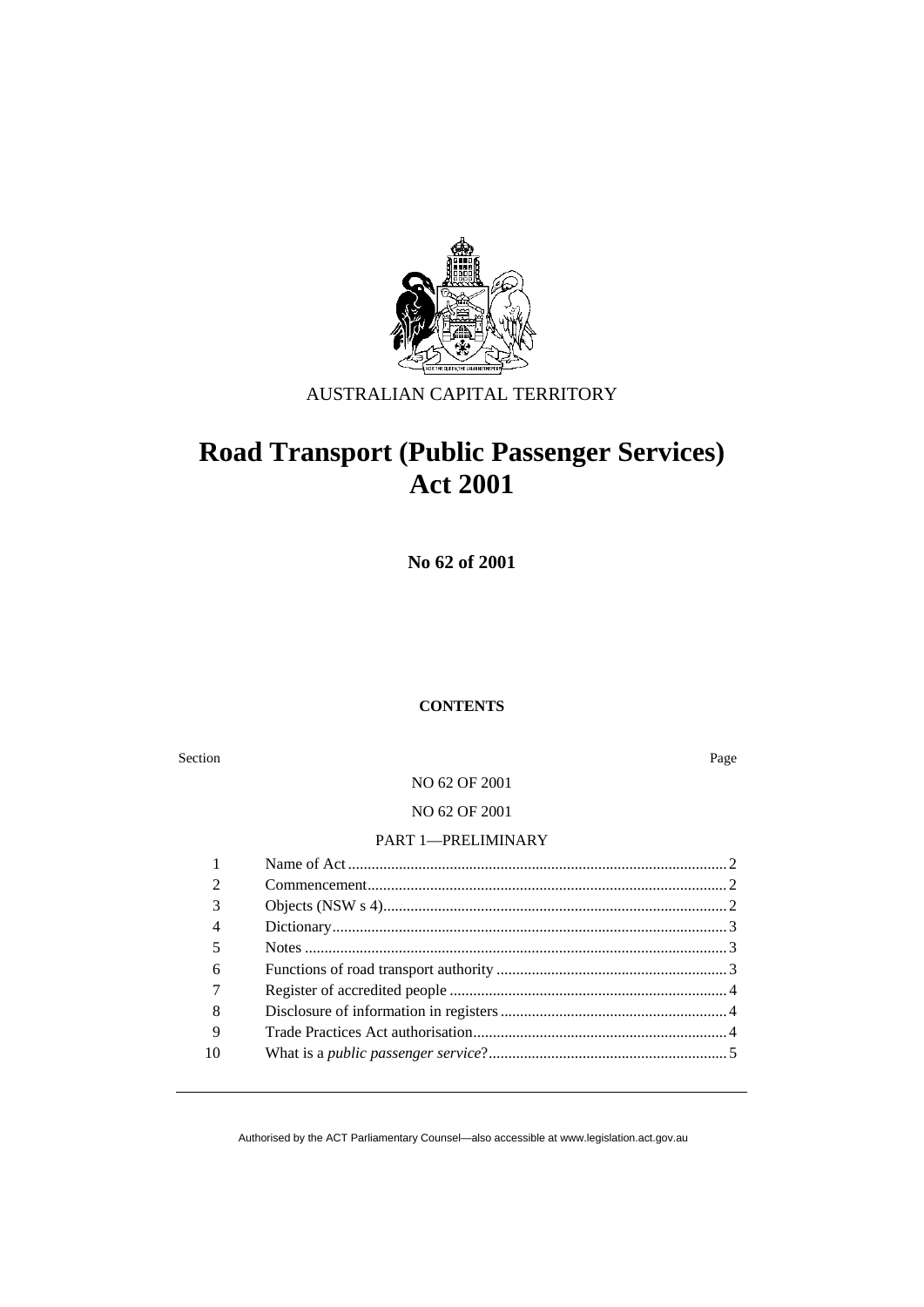#### **CONTENTS**—continued

#### Section Page

#### PART 2—BUS SERVICES

### *Division 2.1—Basic concepts*

| 11 | Meaning of bus service (NSW s 3, def of regular passenger service) 6                                                               |
|----|------------------------------------------------------------------------------------------------------------------------------------|
| 12 | What is a regular route service? (NSW s 3, def of regular passenger                                                                |
|    |                                                                                                                                    |
| 13 |                                                                                                                                    |
| 14 | What is a long-distance service? (NSW s 3, def of long-distance service). 6<br>Division 2.2-Accreditation of bus service operators |
| 15 |                                                                                                                                    |
| 16 | Division 2.3-Service contracts for regular route services                                                                          |
| 17 |                                                                                                                                    |
|    | Division 2.4-Entitlement to operate certain bus services                                                                           |
| 18 |                                                                                                                                    |
| 19 |                                                                                                                                    |
| 20 | Unaccredited operators not to operate certain bus services (NSW s 7 (1)) 10                                                        |
| 21 |                                                                                                                                    |
| 22 | Operators of regular route services to hold service contracts (NSW s 16 (3))                                                       |
|    | Division 2.5—Regulation of bus services                                                                                            |
| 23 | Regular route services—power to determine maximum fares 11                                                                         |
| 24 | Regulations about operation of bus services by accredited people 11                                                                |
| 25 |                                                                                                                                    |
| 26 |                                                                                                                                    |
| 27 |                                                                                                                                    |
| 28 |                                                                                                                                    |
|    | PART 3-MISCELLANEOUS                                                                                                               |
| 29 |                                                                                                                                    |
| 30 |                                                                                                                                    |
| 31 | Minister may exclude vehicles and people from Act 14                                                                               |
| 32 | Regulations may exclude vehicles and people from Act (NSW s 63 (3)). 14                                                            |
|    | PART 4-TRANSITIONAL PROVISIONS                                                                                                     |
|    | Division 4.1-General                                                                                                               |
| 33 |                                                                                                                                    |
| 34 |                                                                                                                                    |
| 35 |                                                                                                                                    |
| 36 |                                                                                                                                    |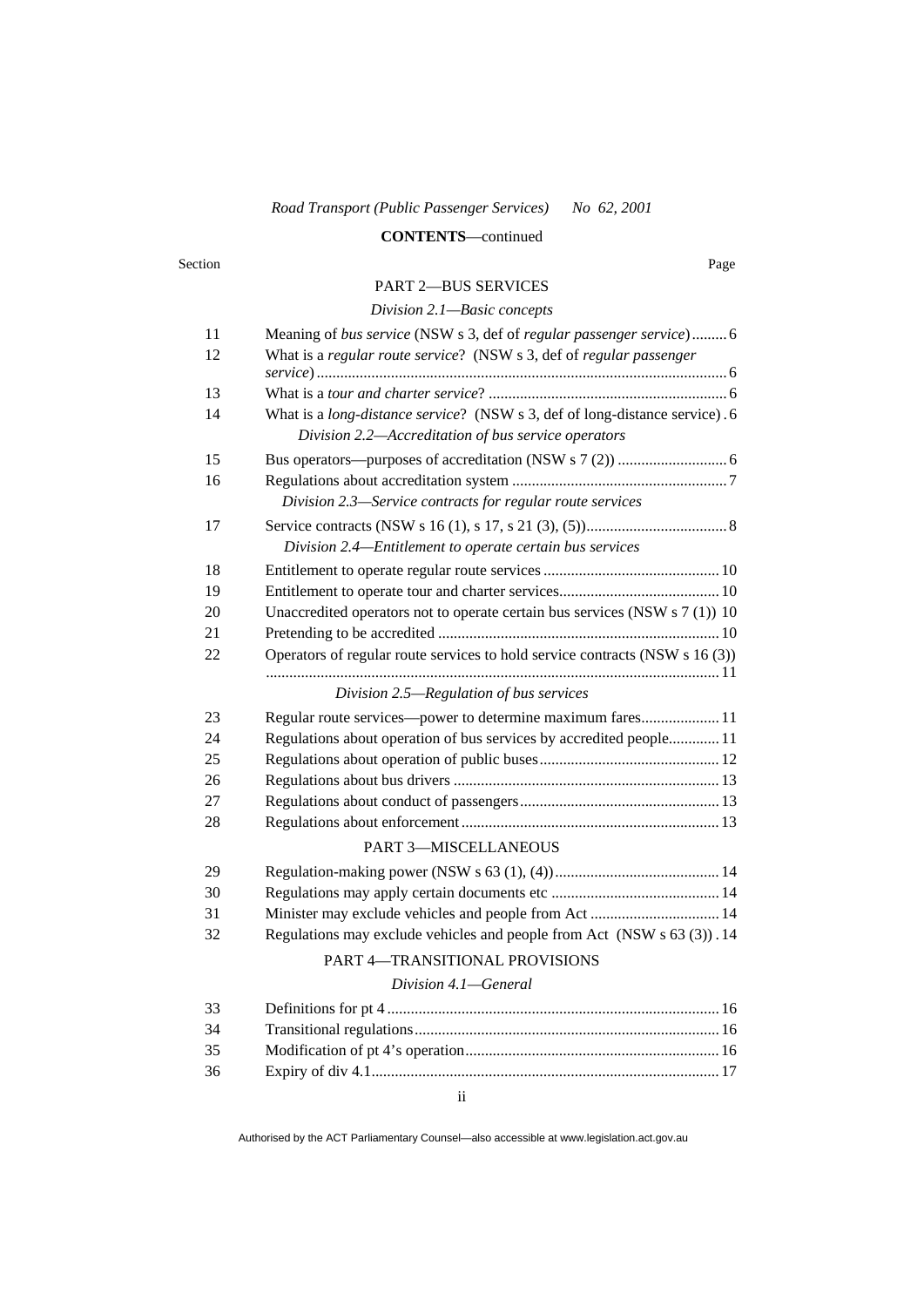### **CONTENTS**—continued

#### Section Page

#### *Division 4.2—Bus services under Motor Omnibus Act*

| 37 |                                                                     |
|----|---------------------------------------------------------------------|
| 38 | Fares, concession cards and refunds under Motor Omnibus Act  17     |
| 39 |                                                                     |
|    | Division 4.3-Infringement notices under Motor Omnibus Act           |
| 40 |                                                                     |
| 41 |                                                                     |
| 42 | Existing notices disputing liability under infringement notices  18 |
| 43 |                                                                     |
| 44 | Suspension of concession card in force under Motor Omnibus Act 19   |
| 45 |                                                                     |
|    | Division 4.4-Bus operator's licences                                |
| 46 |                                                                     |
| 47 |                                                                     |
|    | Division 4.5—Bus service licences                                   |
| 48 |                                                                     |
| 49 |                                                                     |
|    | Division 4.6—Small buses                                            |
| 50 |                                                                     |
| 51 |                                                                     |
|    |                                                                     |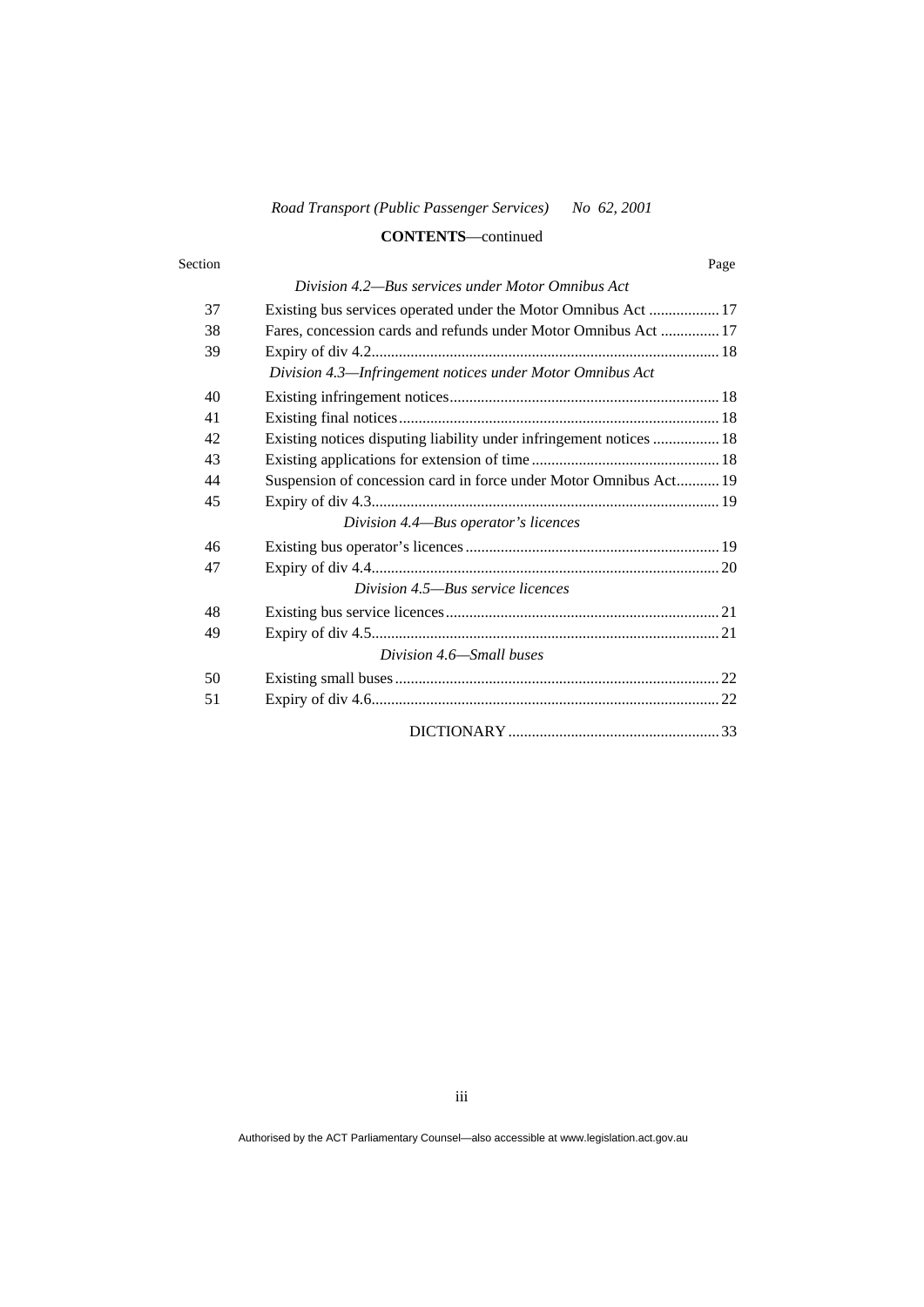

# AUSTRALIAN CAPITAL TERRITORY

# **Road Transport (Public Passenger Services) Act 2001**

**No 62 of 2001** 

# **An Act to regulate public transport services, and for other purposes**

*[Notified in ACT Gazette S66: 10 September 2001]* 

 The Legislative Assembly for the Australian Capital Territory enacts as follows: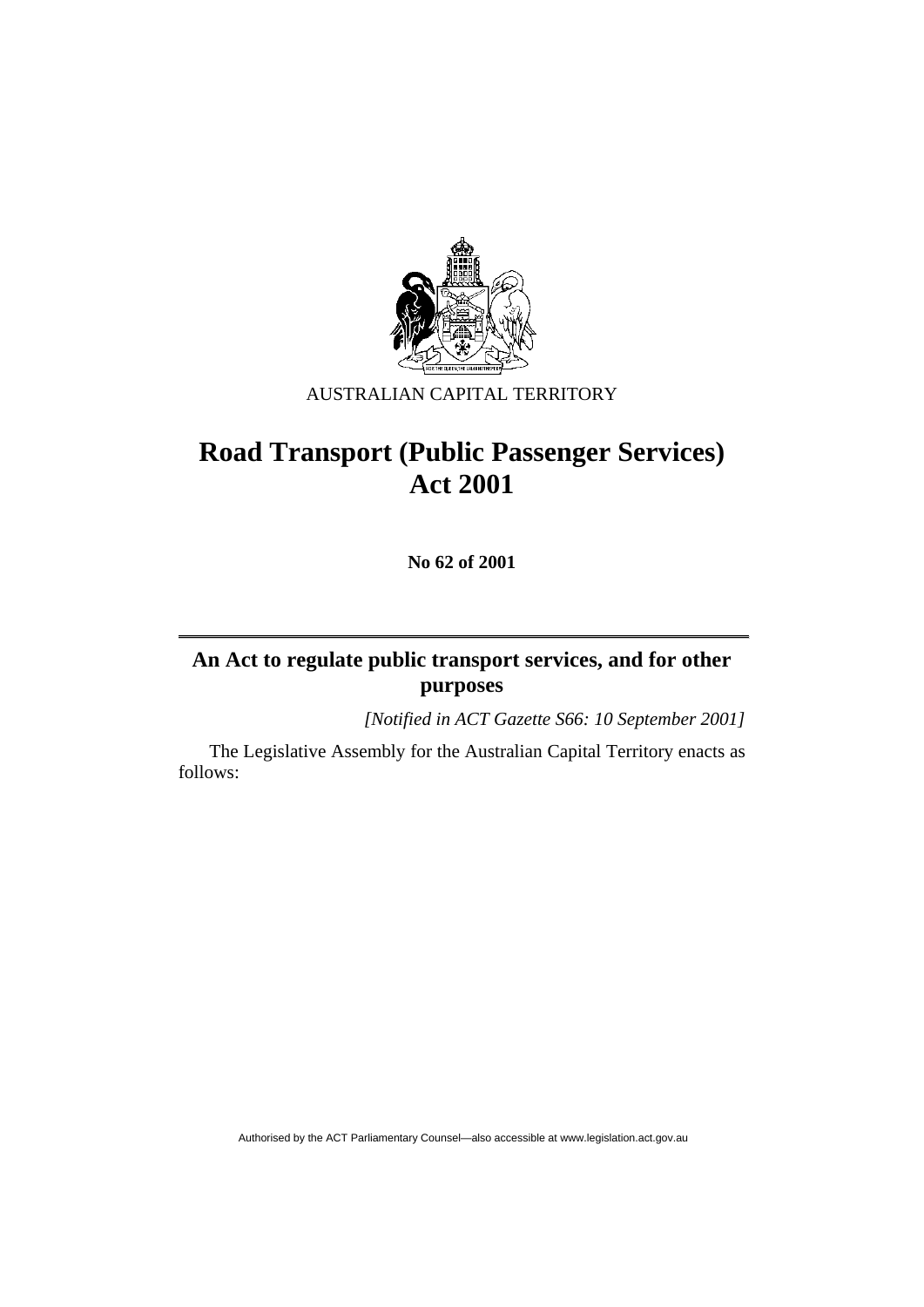#### **PART 1—PRELIMINARY**

*Note* This Act (including the regulations) forms part of the road transport legislation. Other road transport legislation includes the *Road Transport (Alcohol and Drugs) Act 1977*, the *Road Transport (Dimensions and Mass) Act 1990*, the *Road Transport (Driver Licensing) Act 1999*, the *Road Transport (General) Act 1999*, the *Road Transport (Safety and Traffic Management) Act 1999*, the *Road Transport (Vehicle Registration) Act 1999* and the regulations made under those Acts. As part of the road transport legislation, this Act is subject to various provisions in the *Road Transport (General) Act 1999* about the administration and enforcement of the road transport legislation generally.

#### **1 Name of Act**

 This Act is the *Road Transport (Public Passenger Services) Act 2001.* 

#### **2 Commencement**

 This Act commences on a day fixed by the Minister by notice in the Gazette.

*Note 1* The provisions of an Act providing for its name and commencement automatically commence on the date of notification of the Act (see *Interpretation Act 1967*, s 10B).

*Note 2* A single day or time may be fixed, or different days or times may be fixed, for the commencement of different provisions (see *Interpretation Act 1967*, s 10C (1)).

*Note 3* If a provision has not commenced within 6 months beginning on the date of notification of the Act, it automatically commences on the first day after that period (see *Interpretation Act 1967*, s 10E (2)).

#### **3 Objects** (NSW s 4)

The objects of this Act include—

- (a) to provide for the accreditation of the operators of public passenger services that operate within or partly within the ACT; and
- (b) to provide for the operation of regular route services under service contracts; and
- (c) to encourage public passenger services that meet the reasonable expectations of the community for safe, reliable and efficient public passenger services.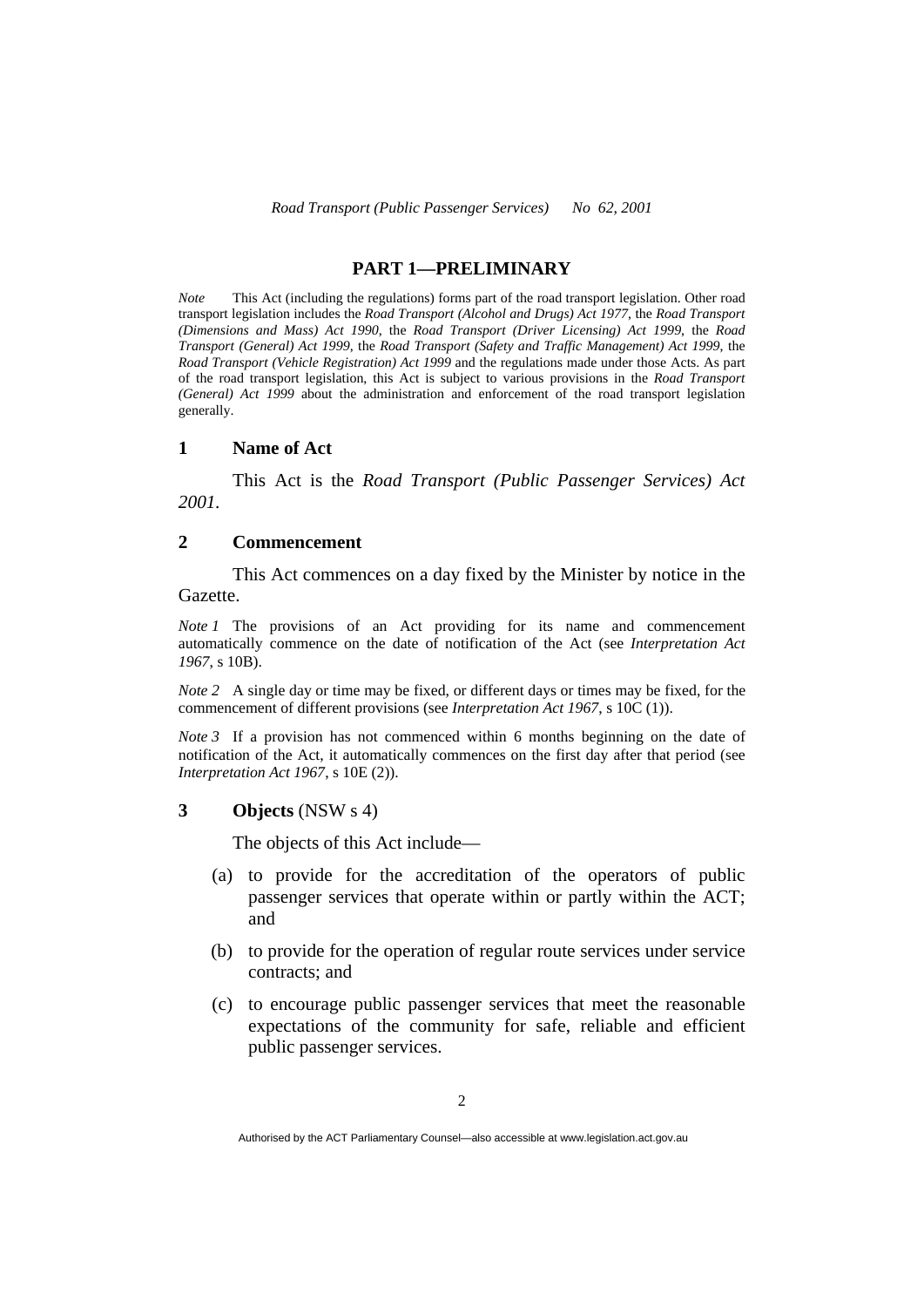#### **4 Dictionary**

The dictionary at the end of this Act is part of this Act.

*Note 1* The dictionary at the end of this Act defines certain words and expressions used in this Act, and includes references (*signpost definitions*) to other words and expressions defined elsewhere in this Act or in the road transport legislation.

For example, the signpost definition '*bus service*—see section 11 (Meaning of *bus service*).' means that the expression 'bus service' is defined in section 11 of this Act.

*Note 2* A definition in the dictionary (including a signpost definition) applies to the entire Act unless the definition, or another provision of the Act, provides otherwise or the contrary intention otherwise appears (see *Interpretation Act 1967*, s 11F and s 11G).

#### **5 Notes**

**(1)** A note included in this Act is explanatory and is not part of this Act.

*Note* See *Interpretation Act 1967*, s 12 (1), (4) and (5) for the legal status of notes.

**(2)** In this Act:

*note* includes material enclosed in brackets in section headings.

*Note* For comparison, a number of sections contain bracketed notes in their headings drawing attention to equivalent or comparable (though not necessarily identical) provisions of other legislation. The notes include the following abbreviation:

NSW: *Passenger Transport Act 1990* (NSW).

#### **6 Functions of road transport authority**

The functions of the road transport authority under this Act are—

- (a) to administer the accreditation scheme established under this Act for the accreditation of operators of public passenger services; and
- (b) to keep an accredited bus operators register under this Act; and
- (c) to provide information about accredited people in accordance with this Act and other laws in force in the Territory; and
- (d) to administer service contracts for regular route services entered into under this Act; and
- (e) to exercise any other functions given to the authority under this Act.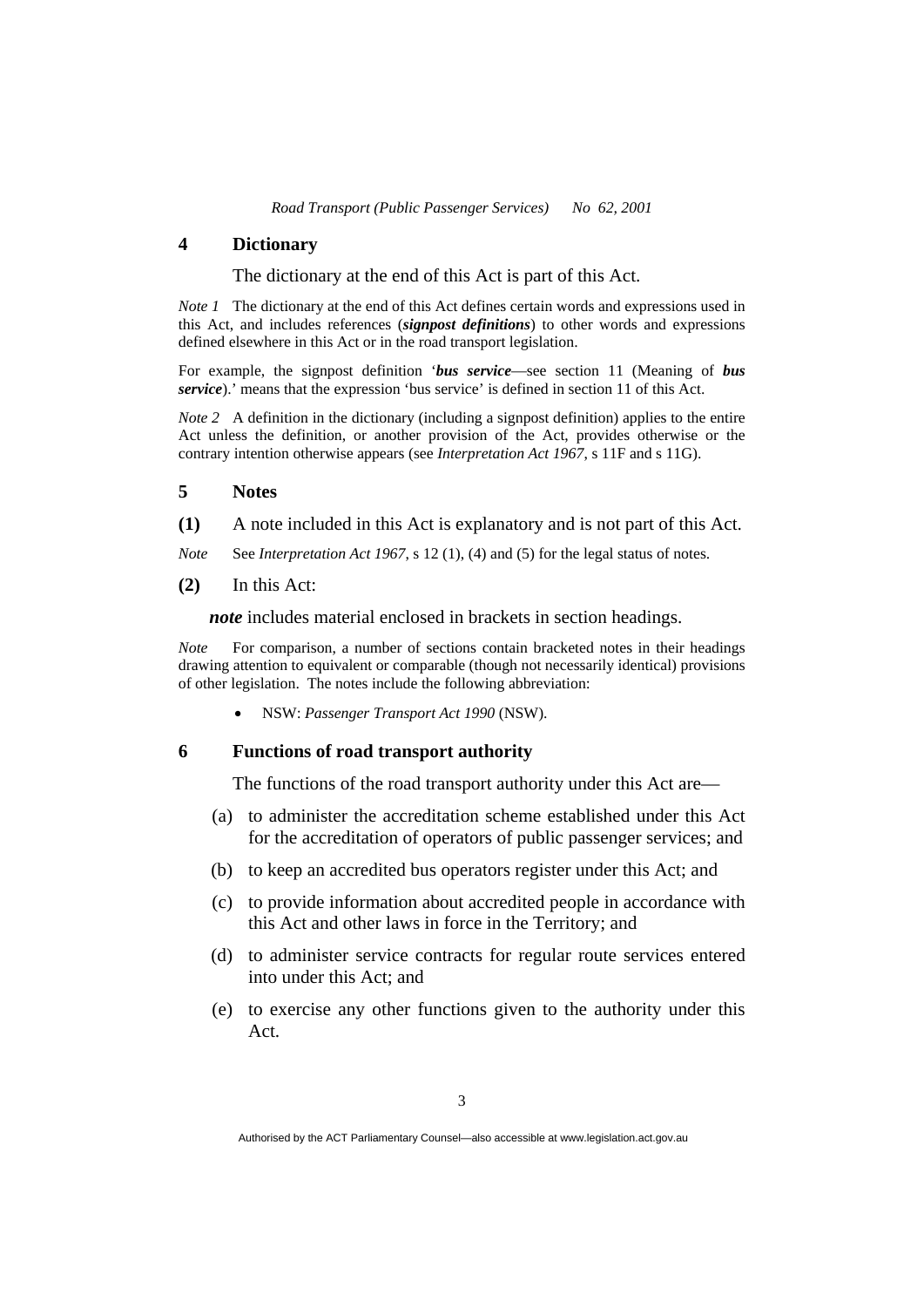# **7 Register of accredited people**

**(1)** The accredited bus operators register may include information given to the road transport authority under this Act and any other information the authority considers appropriate.

*Note* Section 6 (b) requires a register of accredited bus service operators to be kept.

**(2)** The register may be kept in the form of, or as part of, 1 or more computer databases or in any other form the road transport authority considers appropriate.

**(3)** The road transport authority may correct any mistake, error or omission in the register subject to the requirements (if any) of the regulations.

**(4)** This section does not limit the functions of the road transport authority in relation to the register.

#### **8 Disclosure of information in registers**

The road transport authority must ensure that information in the accredited bus operators register that is of a personal nature or has commercial sensitivity for a person about whom it is kept is released only in accordance with this Act or another law in force in the Territory.

#### **9 Trade Practices Act authorisation**

For the *Trade Practices Act 1974* (Cwlth) and the Competition Code of the Australian Capital Territory, the following are authorised by this Act:

- (a) everything done under this Act;
- (b) all service contracts made under this Act;
- (c) everything done under a service contract, or a provision of a service contract, authorised by this Act.

*Note 1* For the Competition Code of the Australian Capital Territory, see the *Competition Policy Reform Act 1996*, s 5 and s 10.

*Note 2* A reference to an Act includes a reference to statutory instruments made or in force under the Act, including regulations (see *Legislation Act 2001*, s 104).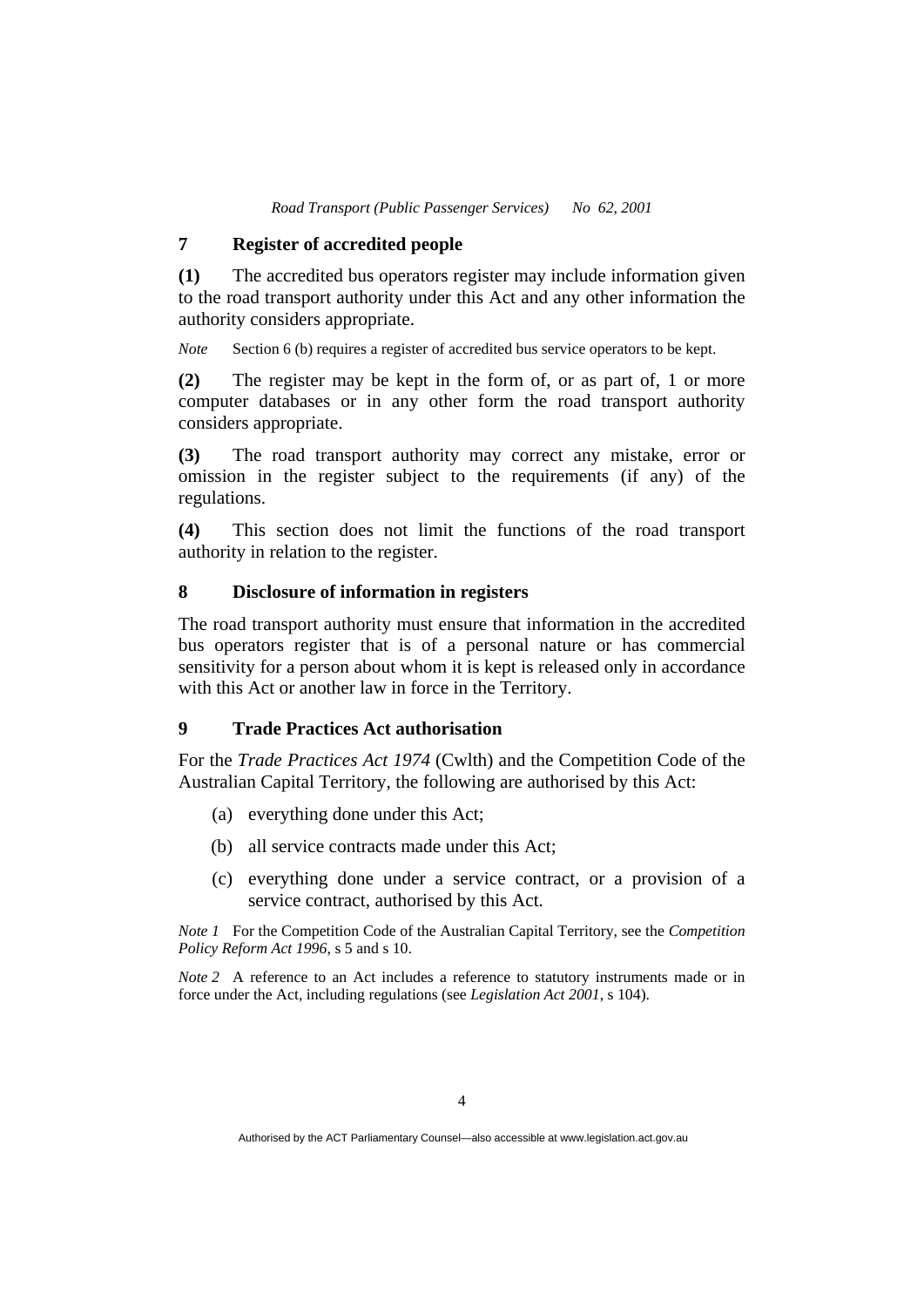# **10 What is a** *public passenger service***?**

 A *public passenger service* is a service for the transport of passengers for a fare or other consideration by public passenger vehicles along a road or road related area.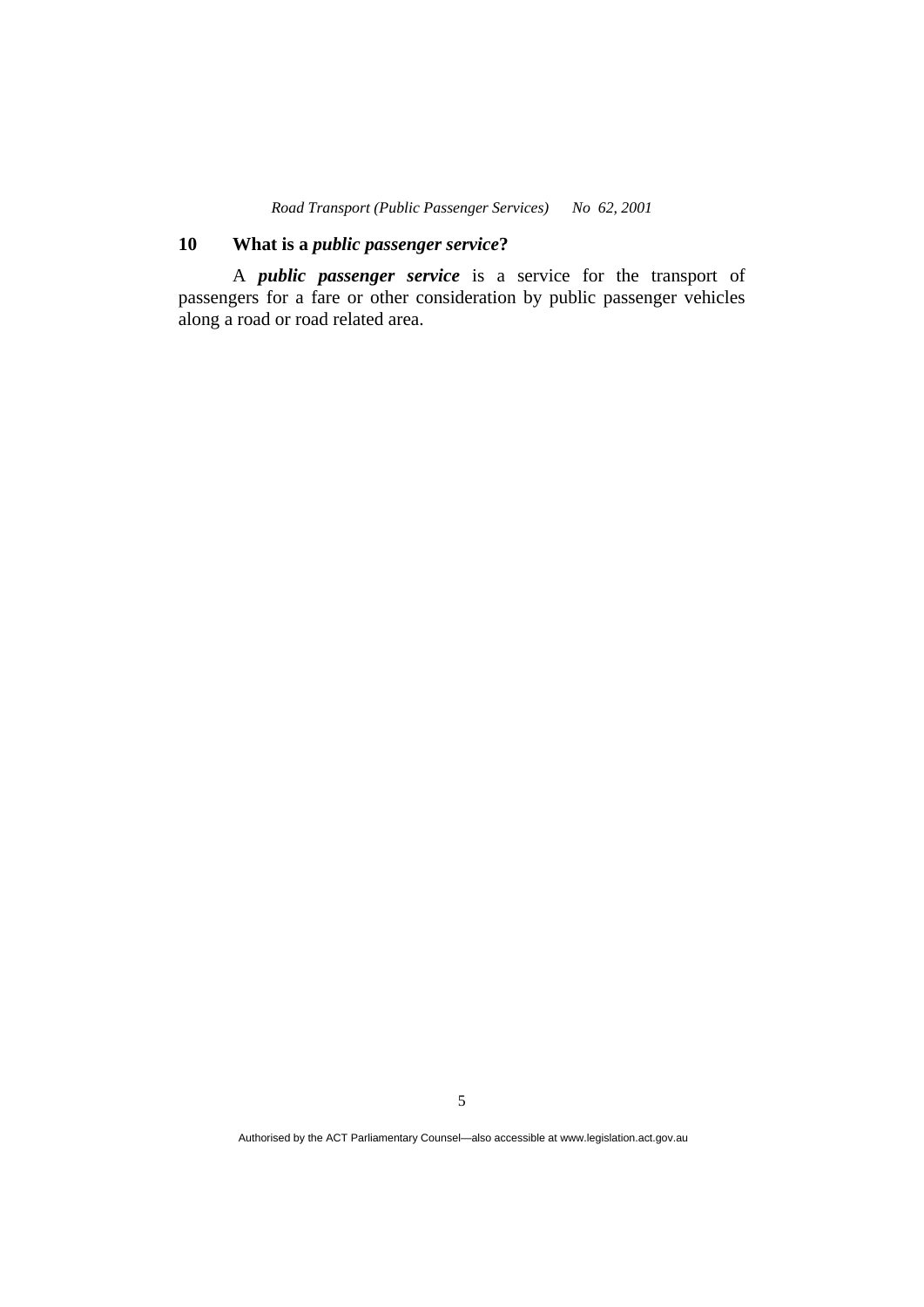# **PART 2—BUS SERVICES**

#### *Division 2.1—Basic concepts*

#### **11 Meaning of** *bus service*

(NSW s 3, def of *regular passenger service*)

 A *bus service* is a service for the transport of passengers for a fare or other consideration by a bus along a road or road related area.

# **12 What is a** *regular route service***?**

(NSW s 3, def of *regular passenger service*)

A bus service is a *regular route service* if it is conducted according to regular routes and timetables, but does not include—

- (a) a bus service designed mainly to transport tourists; or
- (b) a long-distance service.

### **13 What is a** *tour and charter service***?**

 A bus service is a *tour and charter service* if the bus service is not a regular route service or a long-distance service.

#### **14 What is a** *long-distance service***?**

(NSW s 3, def of long-distance service)

A bus service is a *long-distance service* if—

- (a) it is conducted according to regular routes and timetables; and
- (b) each passenger travels at least 40km.

# *Division 2.2—Accreditation of bus service operators*

#### **15 Bus operators—purposes of accreditation** (NSW s 7 (2))

 The purpose of accreditation under the regulations to operate a bus service is to ensure that—

 (a) the accredited person has the financial capacity to meet the service standards for the service; and

Authorised by the ACT Parliamentary Counsel—also accessible at www.legislation.act.gov.au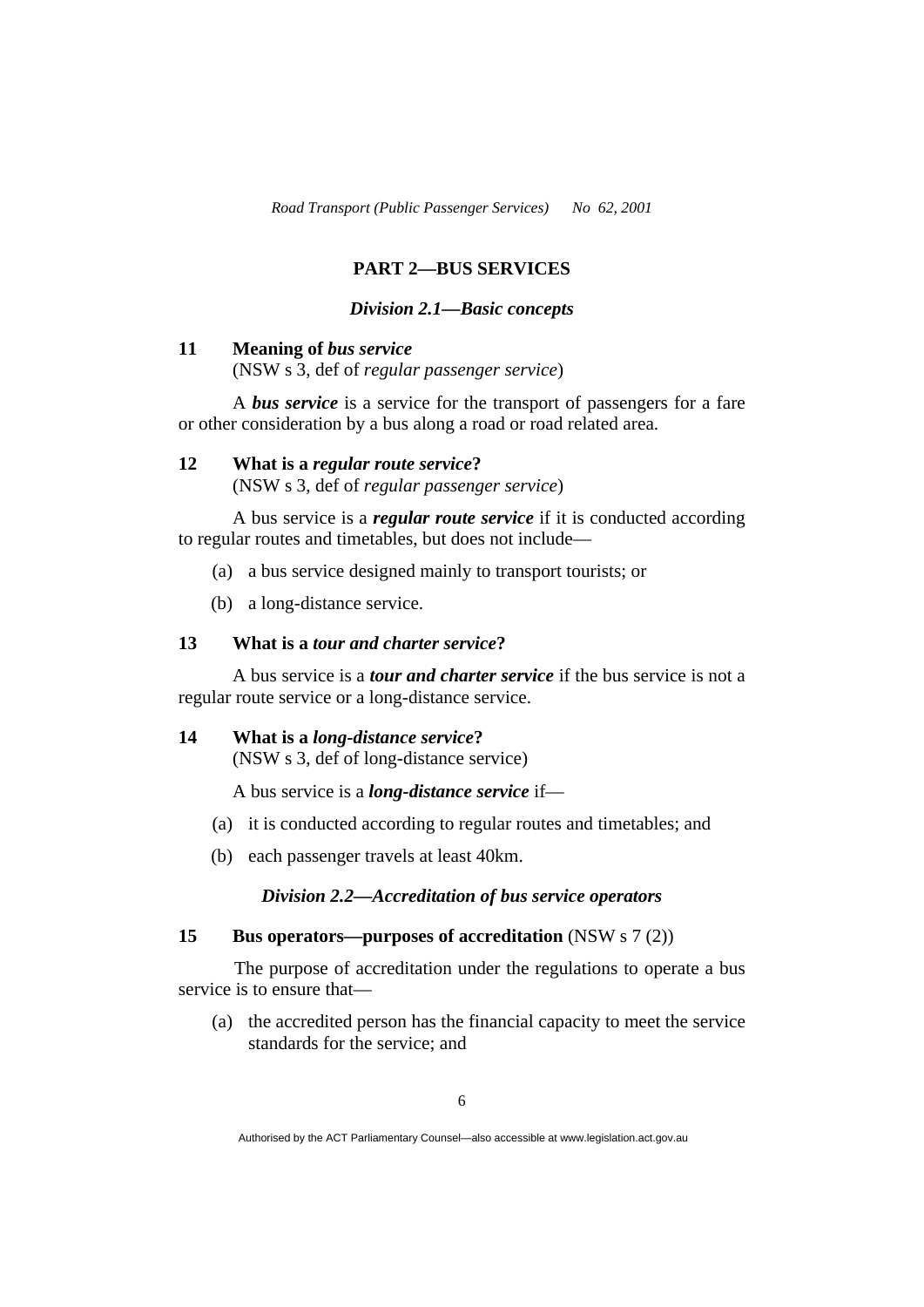- (b) the accredited person, and each person who is concerned with, or takes part in, the management of the service, are suitable people to operate the service; and
- (c) the accredited person, and each person who is concerned with, or takes part in, the management of the service, have demonstrated the capacity to comply with the relevant regulations and, in particular, the regulations about—
	- (i) the safety of passengers and the public; and
	- (ii) the maintenance of public buses.

#### **16 Regulations about accreditation system**

**(1)** The regulations are to provide a system for the accreditation of operators of bus services, including, for example—

- (a) the kinds of accreditations; and
- (b) the bus services that a person who holds a kind of accreditation is entitled to operate; and
- (c) the conditions of accreditations; and
- (d) matters relating to the giving, refusal or surrender of accreditations; and
- (e) the action that may be taken in relation to accreditations in circumstances prescribed under the regulations, including—
	- (i) the suspension or cancellation of an accreditation; and
	- (ii) the imposition of a condition on, or the amendment of a condition of, an accreditation; and
	- (iii) an order that an accredited person pay to the Territory an amount of not more than—
		- (A) for an individual—\$5,000; or
		- (B) for a corporation—\$25,000; and
	- (iv) the reprimanding of an accredited person.

**(2)** The regulations may make provision in relation to the accreditation of people to operate bus services, including, for example—

Authorised by the ACT Parliamentary Counsel—also accessible at www.legislation.act.gov.au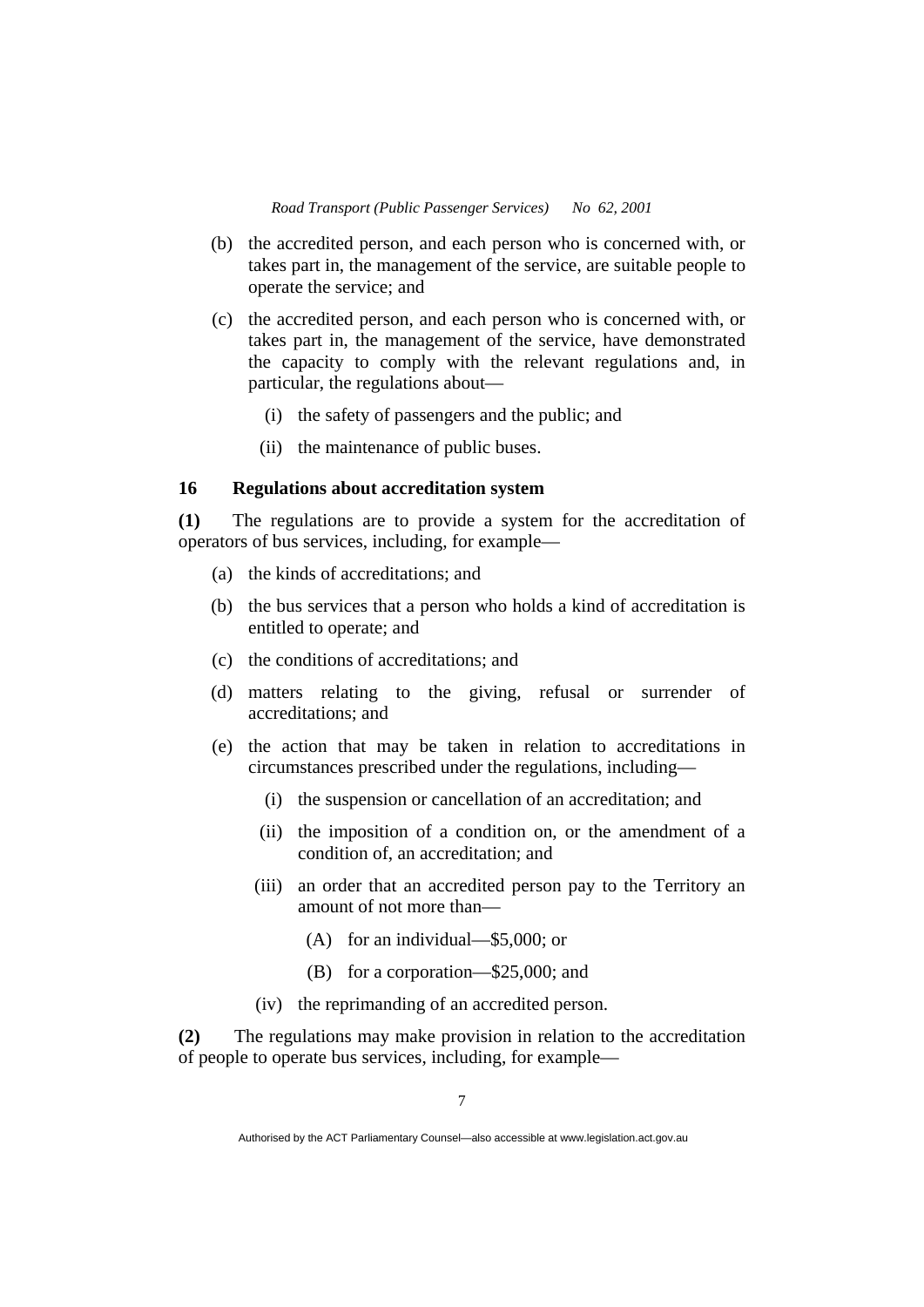- (a) requirements about the suitability of the applicant and each person who will be concerned with, or take part in, the management of the network; and
- (b) capacity to meet service standards; and
- (c) financial viability.

**(3)** For paragraph (1) (a), the regulations must provide for the accreditation of people to operate the following kinds of bus services:

- (a) regular route services;
- (b) tour and charter services.

**(4)** However, this section does not require the regulations to provide an accreditation system for all kinds of bus services.

#### *Division 2.3—Service contracts for regular route services*

#### **17** Service contracts (NSW s 16 (1), s 17, s 21 (3), (5))

**(1)** The road transport authority may, on behalf of the Territory, enter into a contract (a *service contract*) for the operation of a regular route service with a person accredited to operate regular route services.

**(2)** A service contract must state whether the right given under the contract to operate a route is an exclusive right to operate the route or a stated part of the route.

**(3)** A service contract may make provision for or with respect to the operation of a regular route service and the administration of the contract, including, for example—

- (a) service requirements under the contract; and
- (b) the transfer, suspension, cancellation and surrender of the contract; and
- (c) the fees (if any) payable under the contract; and
- (d) the adjustment of payments and refunds in relation to any contract fees; and
- (e) financial or other penalties for breaches of the contract; and

Authorised by the ACT Parliamentary Counsel—also accessible at www.legislation.act.gov.au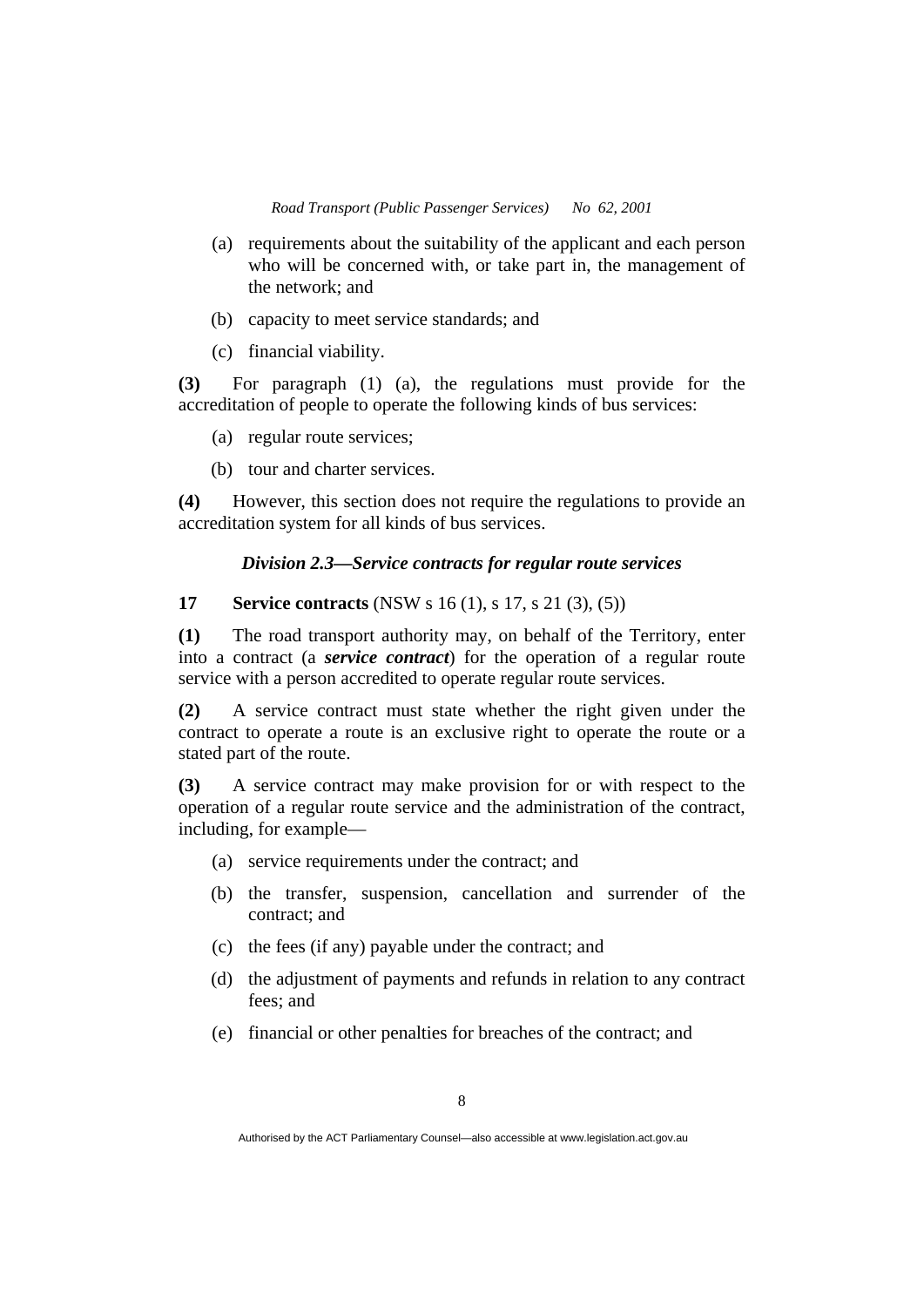- (f) the records (including accounts) to be made and kept by the holder of the contract, how they are to be made and kept, and their inspection; and
- (g) the provision by the holder of the contract of information and reports about the regular route service and the verification of the information and reports; and
- (h) the publication and the collection of fares payable by passengers; and
- (i) the sale of tickets and the conditions under which tickets must be sold; and
- (j) free or reduced fares for travel; and
- (k) the issue and acceptance of free or concession passes.

**(4)** Subsection (3) does not limit the matters about which a service contract may make provision.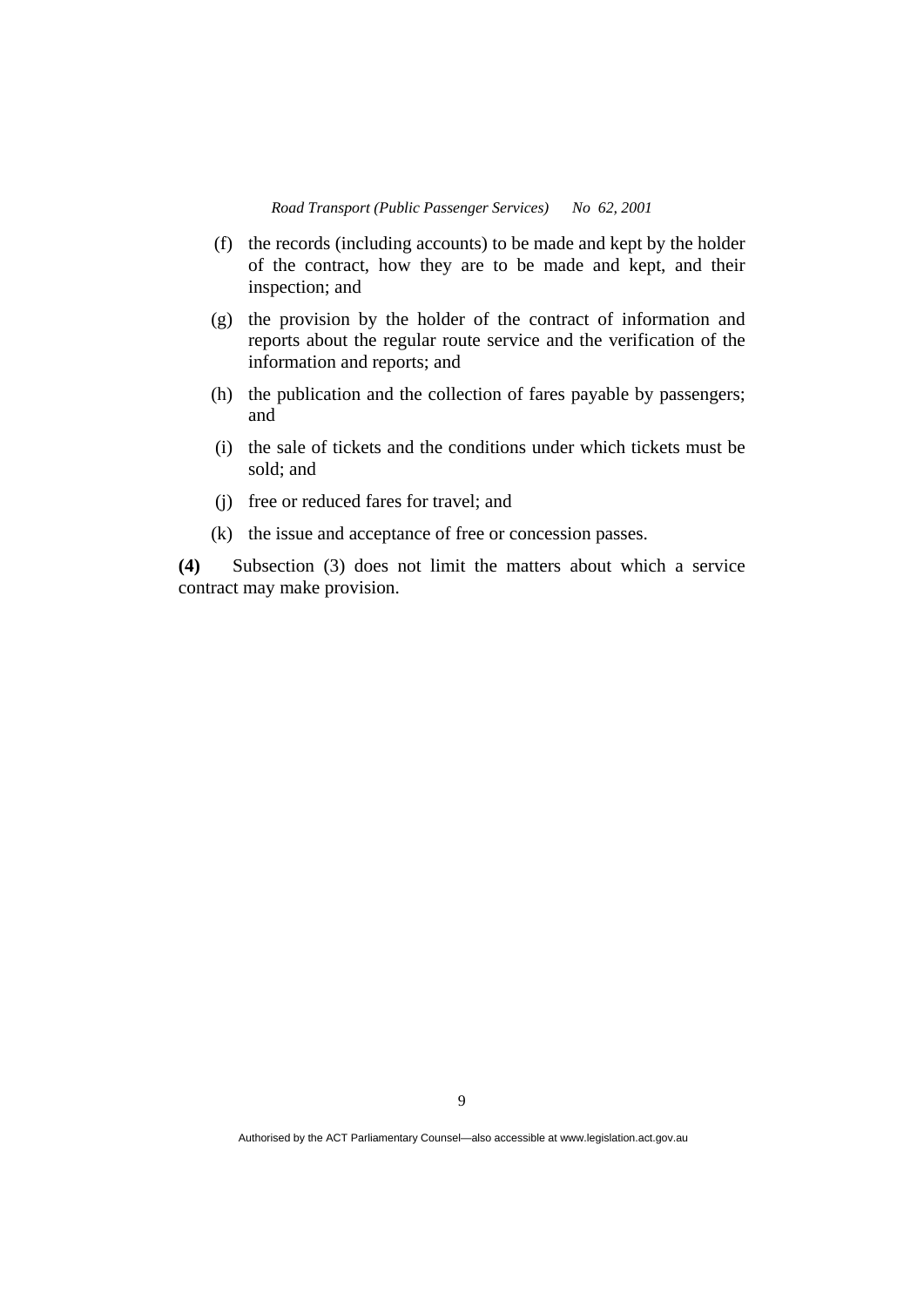#### *Division 2.4—Entitlement to operate certain bus services*

#### **18 Entitlement to operate regular route services**

 A person is entitled to operate a regular route service, within or partly within the ACT, if—

- (a) the person is accredited under the regulations to operate regular route services; and
- (b) the person holds a service contract for the service.

# **19 Entitlement to operate tour and charter services**

 A person is entitled to operate a tour and charter service, within or partly within the ACT, if the person is accredited under the regulations to operate tour and charter services.

#### **20 Unaccredited operators not to operate certain bus services**  (NSW s 7 (1))

**(1)** A person must not operate, within or partly within the ACT, a regular route service unless the person is accredited under the regulations to operate regular route services.

Maximum penalty: 50 penalty units.

**(2)** A person must not operate, within or partly within the ACT, a tour and charter service unless the person is accredited under the regulations to operate tour and charter services.

Maximum penalty: 50 penalty units.

#### **21 Pretending to be accredited**

A person must not pretend to be accredited.

Maximum penalty: 30 penalty units.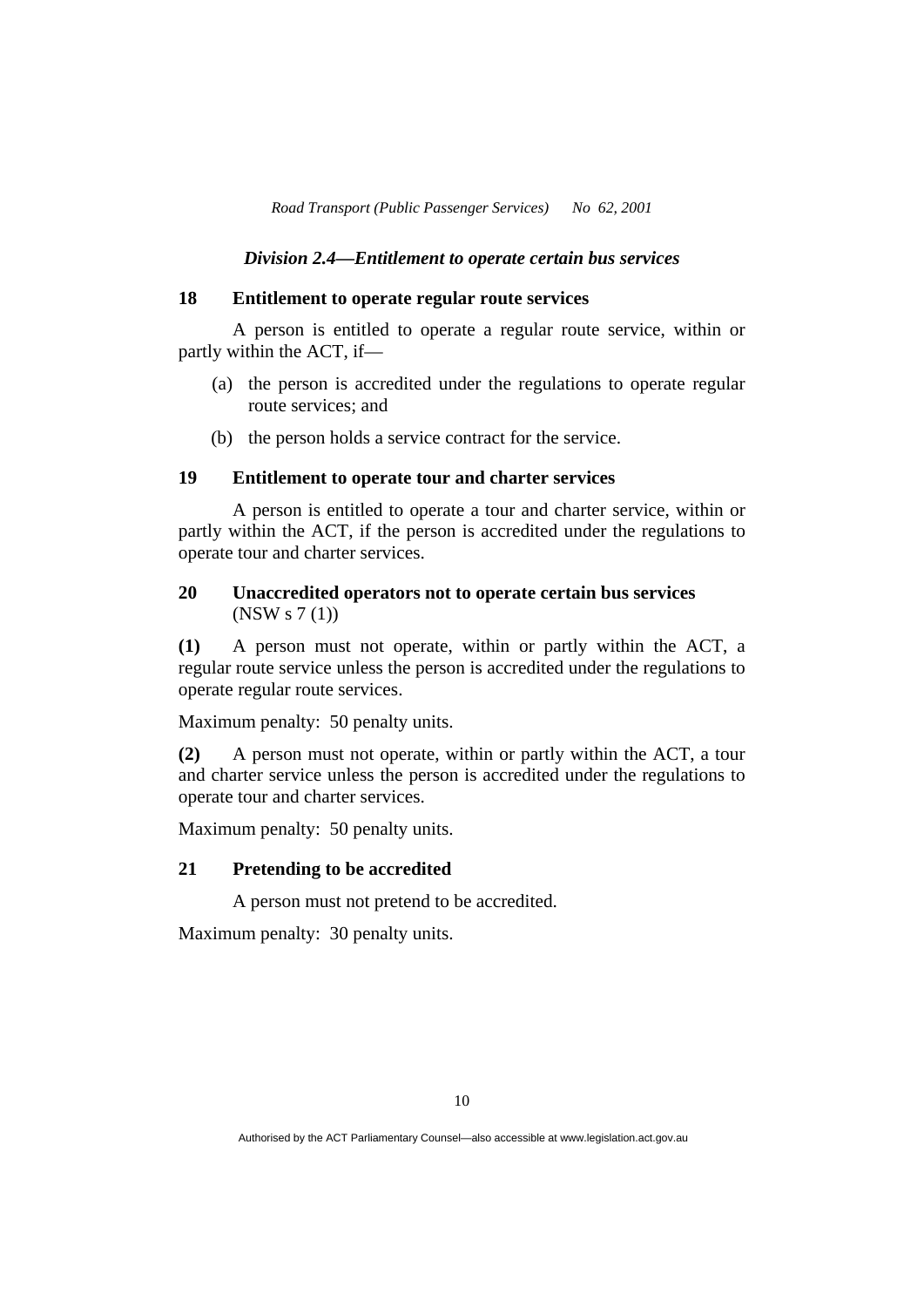## **22 Operators of regular route services to hold service contracts**  (NSW s 16 (3))

**(1)** A person must not operate, within or partly within the ACT, a regular route service unless the person holds a service contract for the service.

Maximum penalty: 50 penalty units.

**(2)** However, if a regular route service is discontinued because of a variation or termination of a service contract, the road transport authority may make arrangements with an appropriately accredited person to operate a temporary regular route service to replace the discontinued service even though the person does not hold a service contract for the replacement service.

#### *Division 2.5—Regulation of bus services*

### **23 Regular route services—power to determine maximum fares**

**(1)** The Minister may determine maximum fares, and ways of calculating maximum fares, payable by passengers on regular route services.

**(2)** A determination is a disallowable instrument.

*Note* A disallowable instrument must be notified and presented to the Legislative Assembly, under the *Legislation Act 2001*.

## **24 Regulations about operation of bus services by accredited people**

 The regulations may make provision in relation to the operation of bus services by accredited bus service operators, including, for example—

(a) the conduct of bus services, including, for example—

- (i) the safety of passengers and the public; and
- (ii) the qualifications, training and experience of bus drivers and other people providing services on behalf of accredited bus service operators; and
- (iii) maximum driving times and minimum rest times of bus drivers; and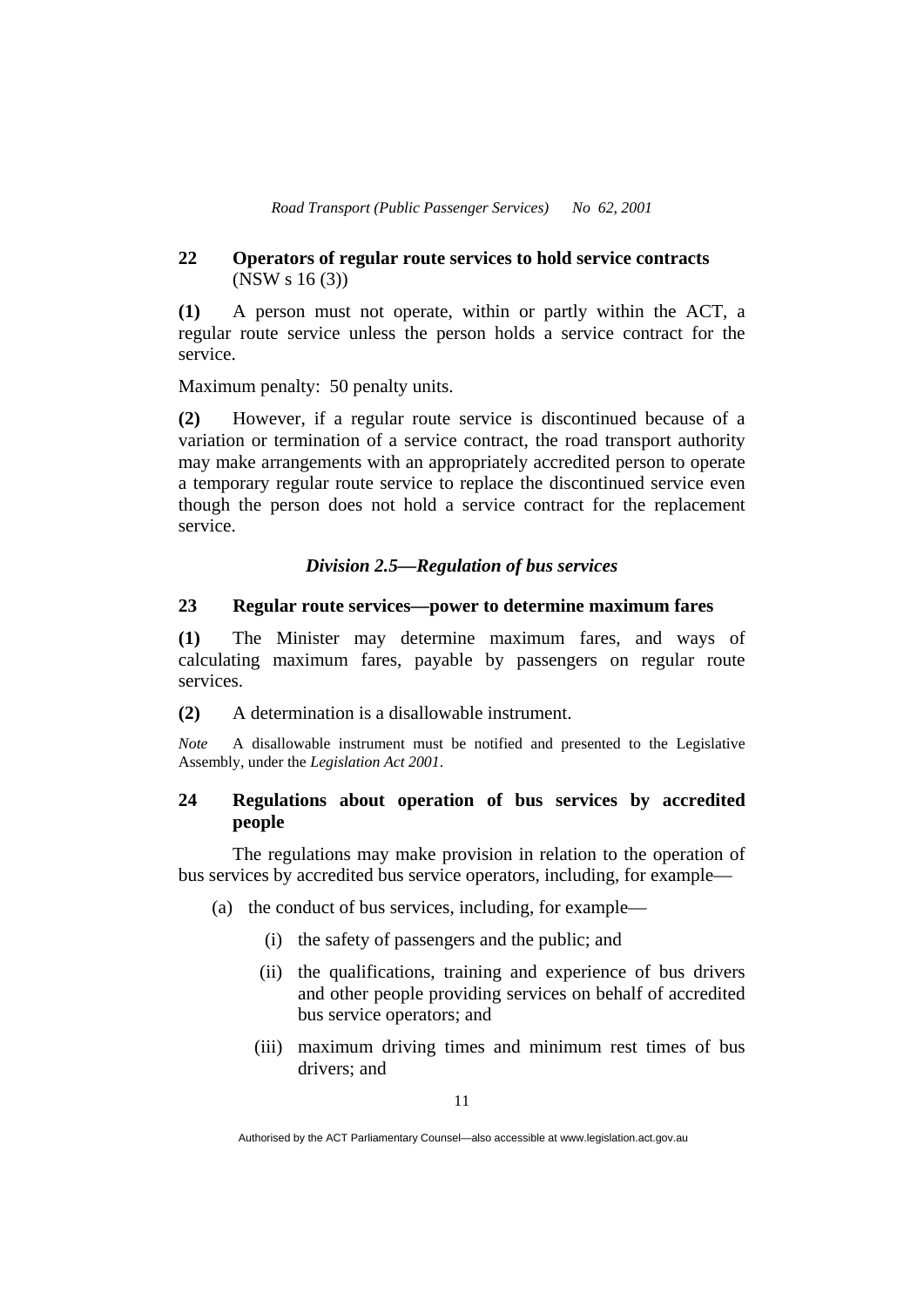- (iv) insurance; and
- (v) the issue of tickets; and
- (vi) customer complaints and inquiries; and
- (b) the preparation and publication of, and compliance with, timetables for regular route services; and
- (c) the obligations of drivers of public buses and other people providing services on behalf of accredited bus service operators; and
- (d) the requirements that public buses, and their equipment and fittings (internal and external), must comply with; and
- (e) the maintenance and cleaning of public buses; and
- (f) maintenance, parking and other facilities for public buses; and
- (g) the making and keeping of records and their inspection; and
- (h) the auditing of records and systems; and
- (i) the provision of information and reports to the road transport authority.

#### **25 Regulations about operation of public buses**

 The regulations may make provision in relation to the operation of public buses, including, for example—

- (a) the regulation or prohibition of the use of public buses on certain roads or road related areas; and
- (b) the picking-up and dropping-off of passengers and other matters relating to the transport of passengers; and
- (c) the records to be made and kept by drivers, how they are to be made and kept, and their inspection; and
- (d) the transport of passengers' luggage or other goods, and animals; and
- (e) the regulation or prohibition of the transportation of passengers standing in or on any part of a public bus; and
- (f) the maximum speed of public buses; and

Authorised by the ACT Parliamentary Counsel—also accessible at www.legislation.act.gov.au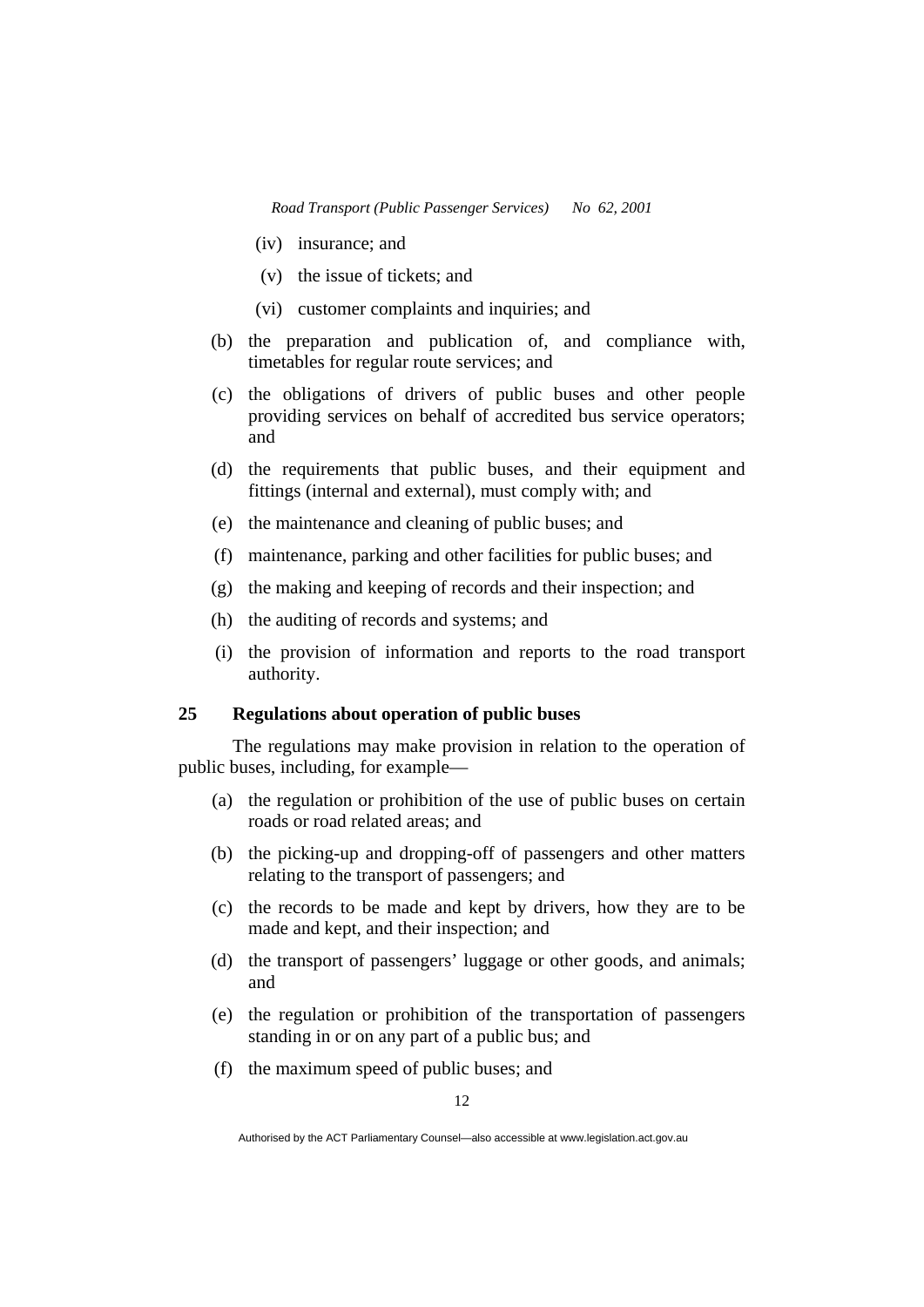- (g) the prohibition of anyone from soliciting for passengers or for a hiring; and
- (h) the design, equipment and fittings (internal or external) of public buses; and
- (i) the sections, terminal points and bus stops on bus routes; and
- (j) the regulation or prohibition of notices, signs and advertisements inside or on the outside of public buses.

#### **26 Regulations about bus drivers**

 The regulations may make provision for or with respect to drivers of public buses, including, for example—

- (a) the powers, duties and conduct of drivers; and
- (b) how drivers must dress.

# **27 Regulations about conduct of passengers**

 The regulations may make provision for or with respect to the conduct of passengers on public buses, including, for example—

- (a) the regulation or prohibition of eating and drinking; and
- (b) the authority of public bus drivers, police officers and authorised people to direct people contravening a regulation to leave a bus and to remove them if they fail to leave.

#### **28 Regulations about enforcement**

 The regulations may make provision for or with respect to the powers and duties of police officers and authorised officers in relation to bus services, including, for example, in relation to buses, drivers of public buses and passengers.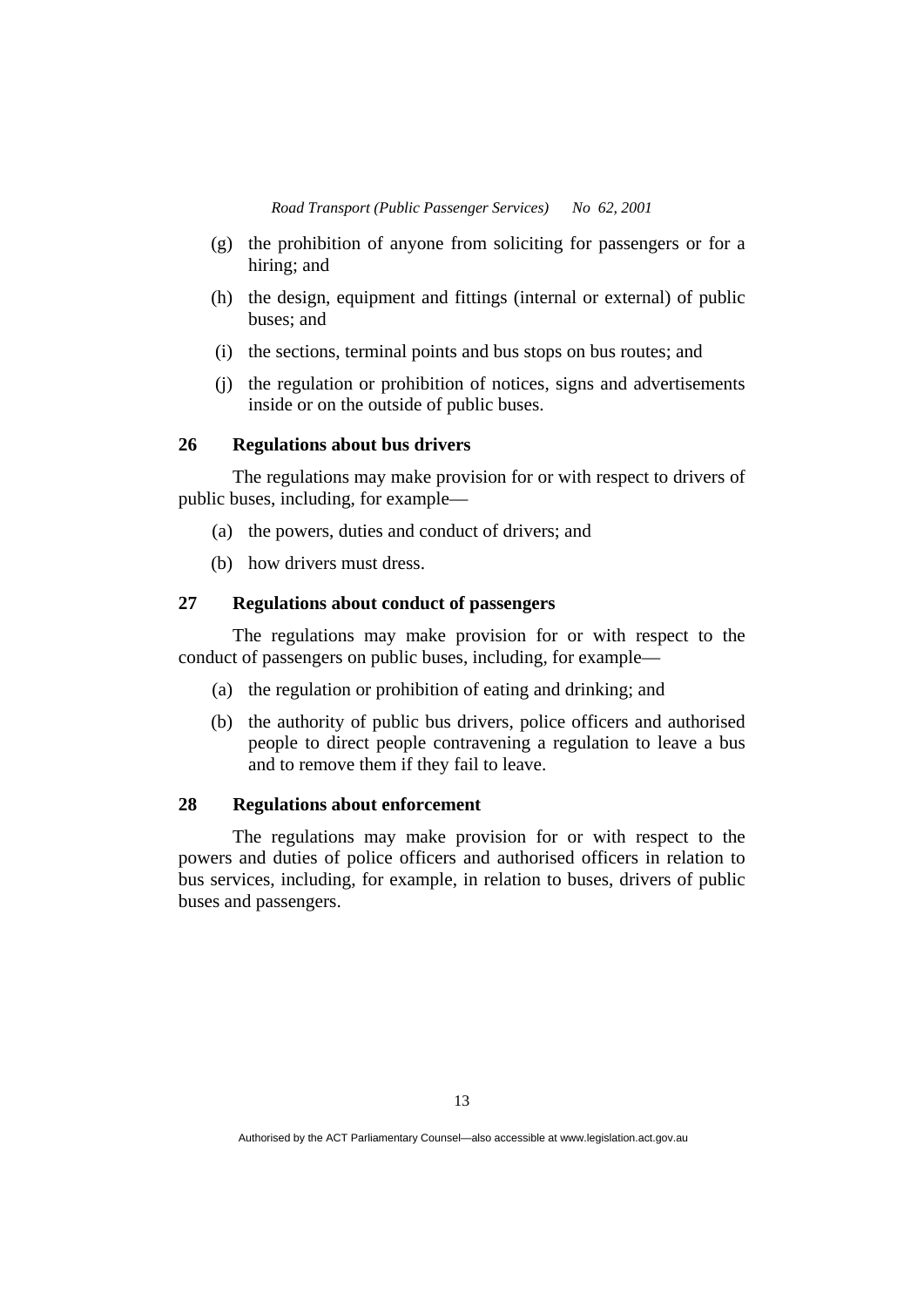## **PART 3—MISCELLANEOUS**

#### **29 Regulation-making power** (NSW s 63 (1), (4))

**(1)** The Executive may make regulations for this Act.

*Note* Regulations must be notified and presented to the Legislative Assembly, under the *Legislation Act 2001*.

**(2)** The regulations may create offences for contraventions of the regulations and prescribe maximum penalties of not more than 20 penalty units for offences against the regulations.

#### **30 Regulations may apply certain documents etc**

 The regulations may apply, adopt or incorporate (with or without change) an instrument, or a provision of an instrument, as in force from time to time.

*Note 1* A statutory instrument may also apply, adopt or incorporate (with or without change) a law or instrument (or a provision of a law or instrument) as in force at a particular time (see *Legislation Act 2001*, s 47 (1)).

*Note 2* If a statutory instrument applies, adopts or incorporates a law or instrument (or a provision of a law or instrument), the law, instrument or provision may be taken to be a notifiable instrument that must be notified under the *Legislation Act 2001* (see s 47 (2)- (6)).

#### **31 Minister may exclude vehicles and people from Act**

**(1)** The Minister may, in writing, exempt a vehicle or person from this Act (or a stated provision of this Act).

**(2)** An exemption is a disallowable instrument.

*Note* A disallowable instrument must be notified and presented to the Legislative Assembly, under the *Legislation Act 2001*.

### **32 Regulations may exclude vehicles and people from Act**  (NSW s 63 (3))

- **(1)** The regulations may—
	- (a) exempt a vehicle or person, or a kind of vehicle or person, prescribed under the regulations from this Act (or a stated provision of this Act); or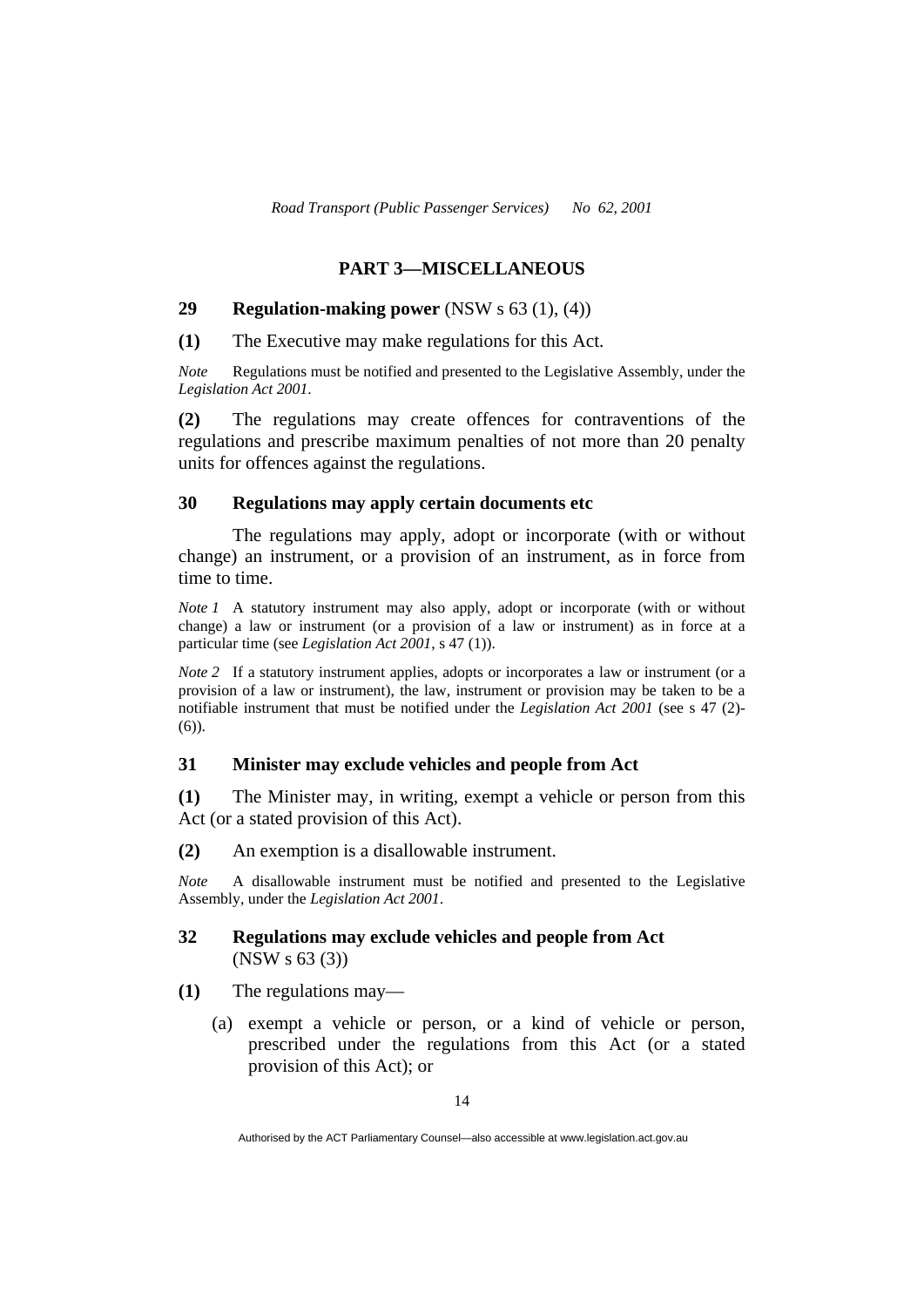(b) authorise the road transport authority to exempt a vehicle or person, or a kind of vehicle or person, prescribed under the regulations from this Act (or a stated provision of this Act).

**(2)** An exemption given under a regulation mentioned in subsection (1) may be conditional.

- **(3)** The regulations may provide for the road transport authority to—
	- (a) suspend the operation of a regulation mentioned in paragraph (1) (a) in the way and circumstances prescribed under the regulations; or
	- (b) suspend the operation of an exemption given by the authority to a vehicle or person in the way and circumstances prescribed under the regulations.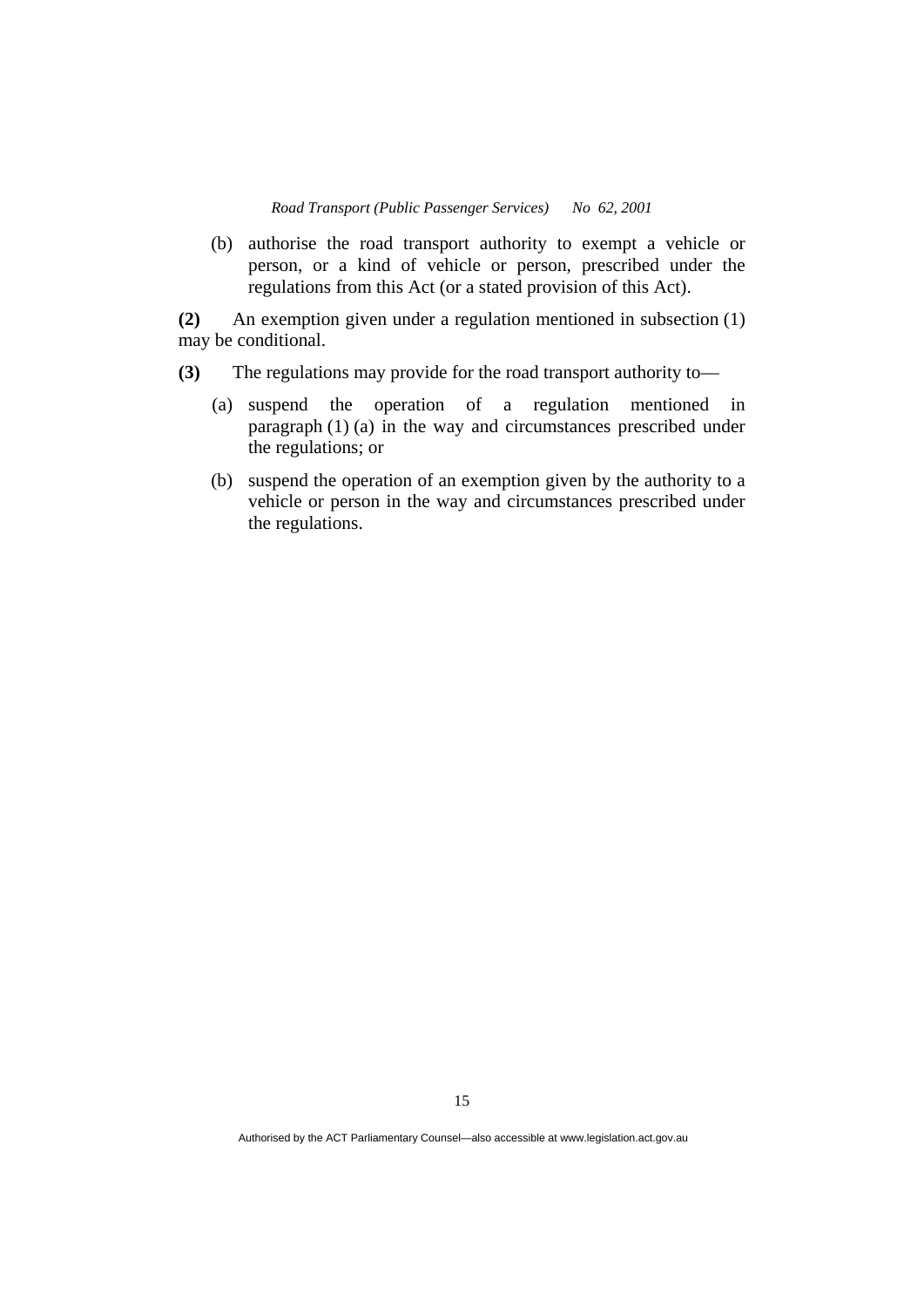### **PART 4—TRANSITIONAL PROVISIONS**

#### *Division 4.1—General*

#### **33 Definitions for pt 4**

In this Part—

*bus operator's licence*—see the General Act, subsection 138 (1).

*bus service licence*—see the General Act, subsection 142 (1).

*commencement* means the commencement of this Part.

*General Act* means the *Road Transport (General) Act 1999*.

*Motor Omnibus Act* means the *Motor Omnibus Services Act 1955*.

*motor omnibus service* means a motor omnibus service conducted under the Motor Omnibus Act.

## **34 Transitional regulations**

**(1)** The regulations may prescribe savings or transitional matters necessary or convenient to be prescribed because of the enactment of this Act.

**(2)** Without limiting the scope of subsection (1), the regulations may prescribe matters necessary or convenient to be prescribed for carrying out or giving effect to the provisions of this Act.

**(3)** Regulations made for this section must not be taken to be inconsistent with—

- (a) this Act as far as they can operate concurrently with this Act; or
- (b) any other provision of the road transport legislation as far as they can operate concurrently with the provision.
- **(4)** This section is additional to, and does not limit, section 35.

#### **35 Modification of pt 4's operation**

 The regulations may modify the operation of this Part to make provision with respect to any matter that is not, or not adequately, dealt with in this Part.

Authorised by the ACT Parliamentary Counsel—also accessible at www.legislation.act.gov.au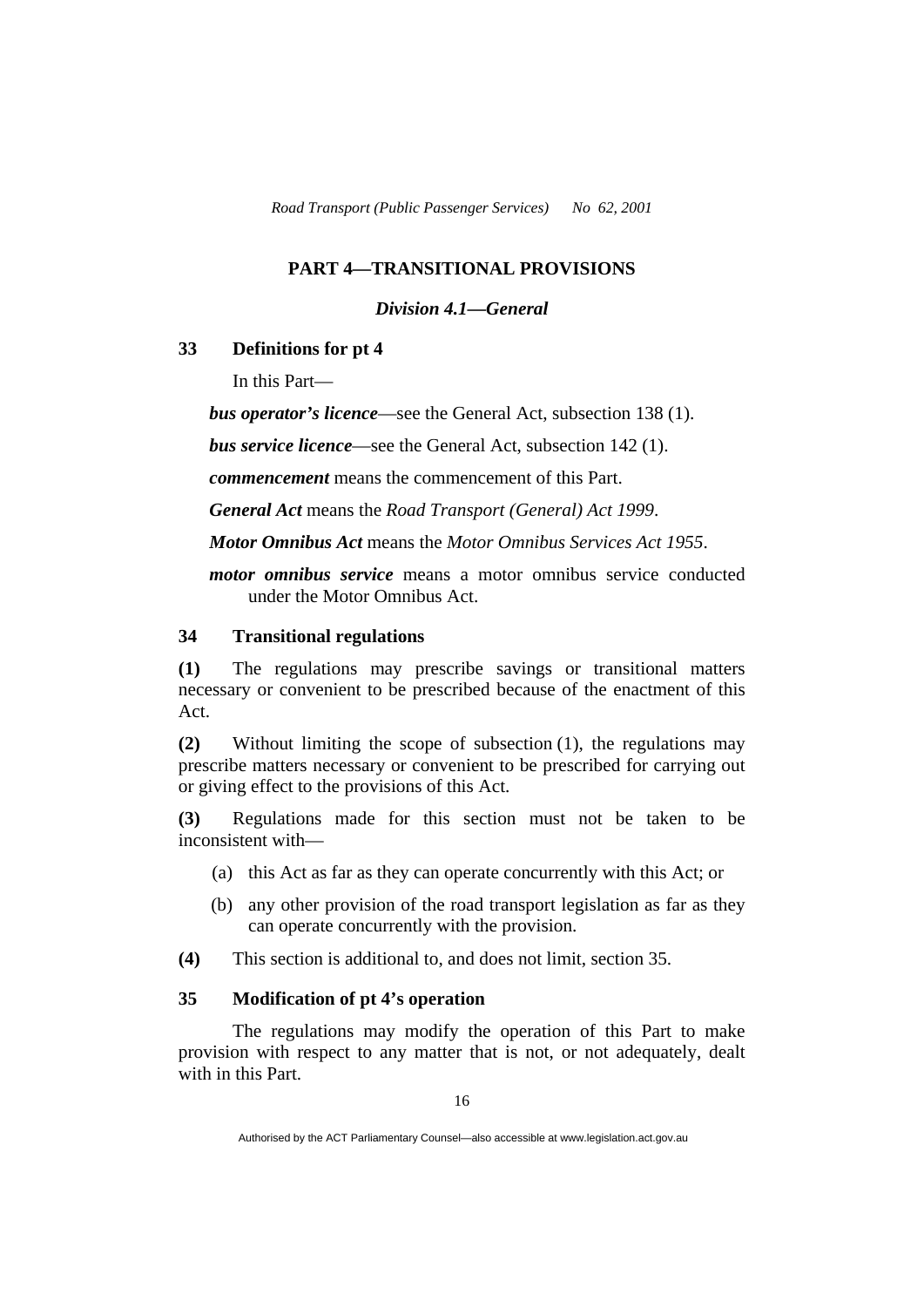#### **36 Expiry of div 4.1**

This Division expires 18 months after it commences.

## *Division 4.2—Bus services under Motor Omnibus Act*

#### **37 Existing bus services operated under the Motor Omnibus Act**

**(1)** The section applies to motor omnibus services conducted under the Motor Omnibus Act immediately before the commencement.

- **(2)** The Minister is taken, after the commencement—
	- (a) to be accredited under the regulations to operate regular route services; and
	- (b) to hold a service contract with the road transport authority for the operation of the motor omnibus services mentioned in subsection (1) as regular route services.

**(3)** The contract the Minister is taken to hold under paragraph (2) (b) may be varied or ended by the road transport authority.

**(4)** Without limiting subsection (3), the contract may be varied to give the Minister an exclusive right to operate a route or a stated part of a route.

**(5)** The accreditation and, if the contract has not been ended under subsection (3), the contract expire 12 months after this section commences.

**(6)** For paragraph (2) (b), subsection 17 (2) (Service contracts) does not apply to the contract.

#### **38 Fares, concession cards and refunds under Motor Omnibus Act**

**(1)** A determination under section 4 of the Motor Omnibus Act in force immediately before the commencement continues to apply, after the commencement, in relation to the bus services mentioned in section 37 despite the repeal of the Act.

**(2)** A notification of a class of concession cards or documents under paragraph 4BA (2) (a) of the Motor Omnibus Act in force immediately before the commencement continues to apply, after the commencement, in relation to the bus services mentioned in section 37 despite the repeal of the Act.

Authorised by the ACT Parliamentary Counsel—also accessible at www.legislation.act.gov.au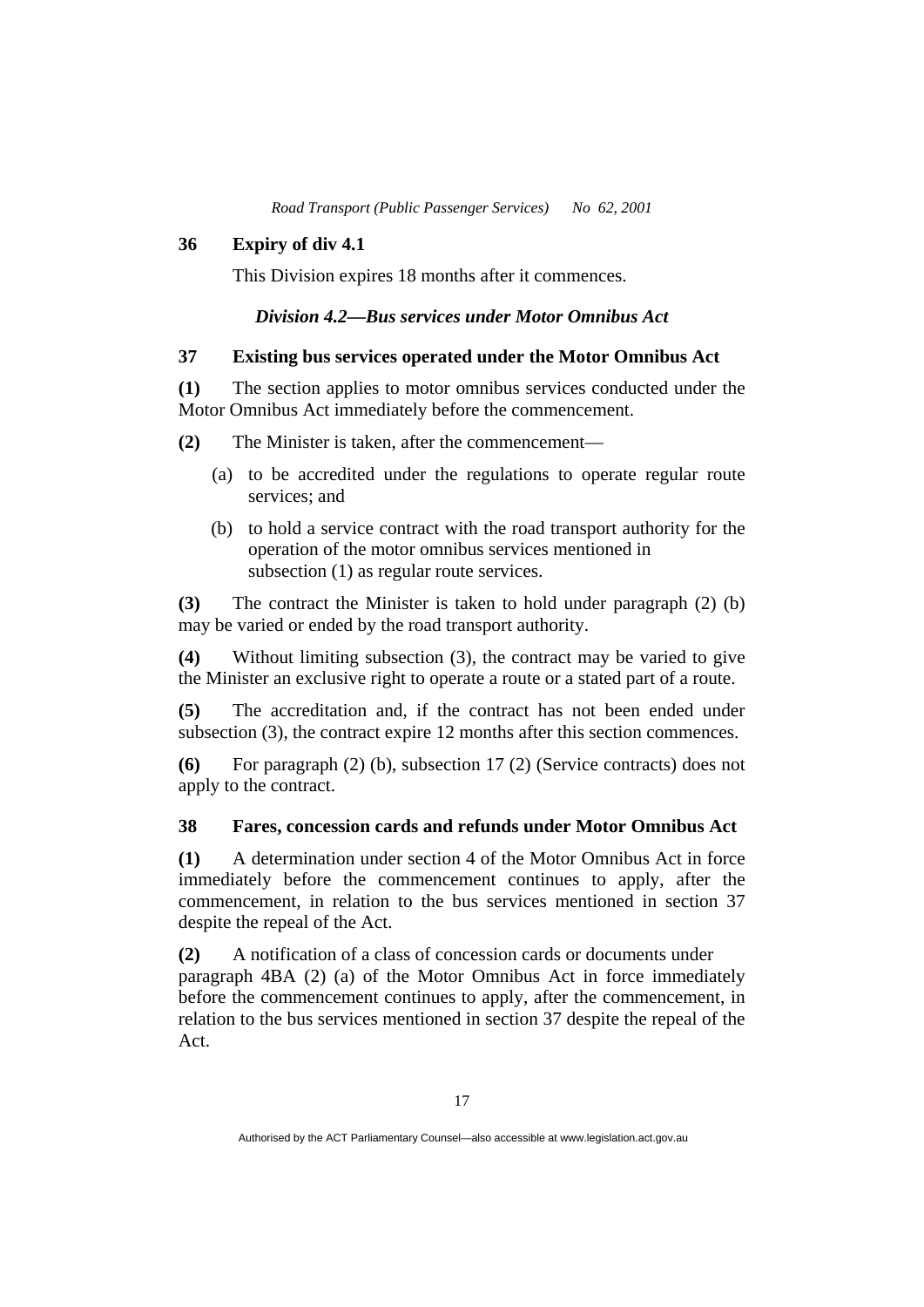**(3)** The Minister may make arrangements for the refund of tickets sold for travel on a bus service mentioned in section 37.

#### **39 Expiry of div 4.2**

This Division expires 12 months after it commences.

#### *Division 4.3—Infringement notices under Motor Omnibus Act*

#### **40 Existing infringement notices**

 An infringement notice served on a person in accordance with section 12 (Infringement notices) of the Motor Omnibus Act is taken, after the commencement, to be an infringement notice served on the person in accordance with section 24 (Service of infringement notices generally) of the General Act.

#### **41 Existing final notices**

 A final notice served on a person in accordance with section 13 (Final infringement notices) of the Motor Omnibus Act is taken, after the commencement, to be a reminder notice served on a person in accordance with section 33 (Reminder notices) of the General Act.

#### **42 Existing notices disputing liability under infringement notices**

 An application lodged by a person in accordance with section 16 of the Motor Omnibus Act is taken, after the commencement, to be a notice given by the person in accordance with section 51 (Disputing liability for an infringement notice offence) of the General Act.

#### **43 Existing applications for extension of time**

 An application lodged by a person in accordance with section 18 of the Motor Omnibus Act is taken, after the commencement, to be an application given by the person in accordance with section 52 (Extension of time to dispute liability) of the General Act.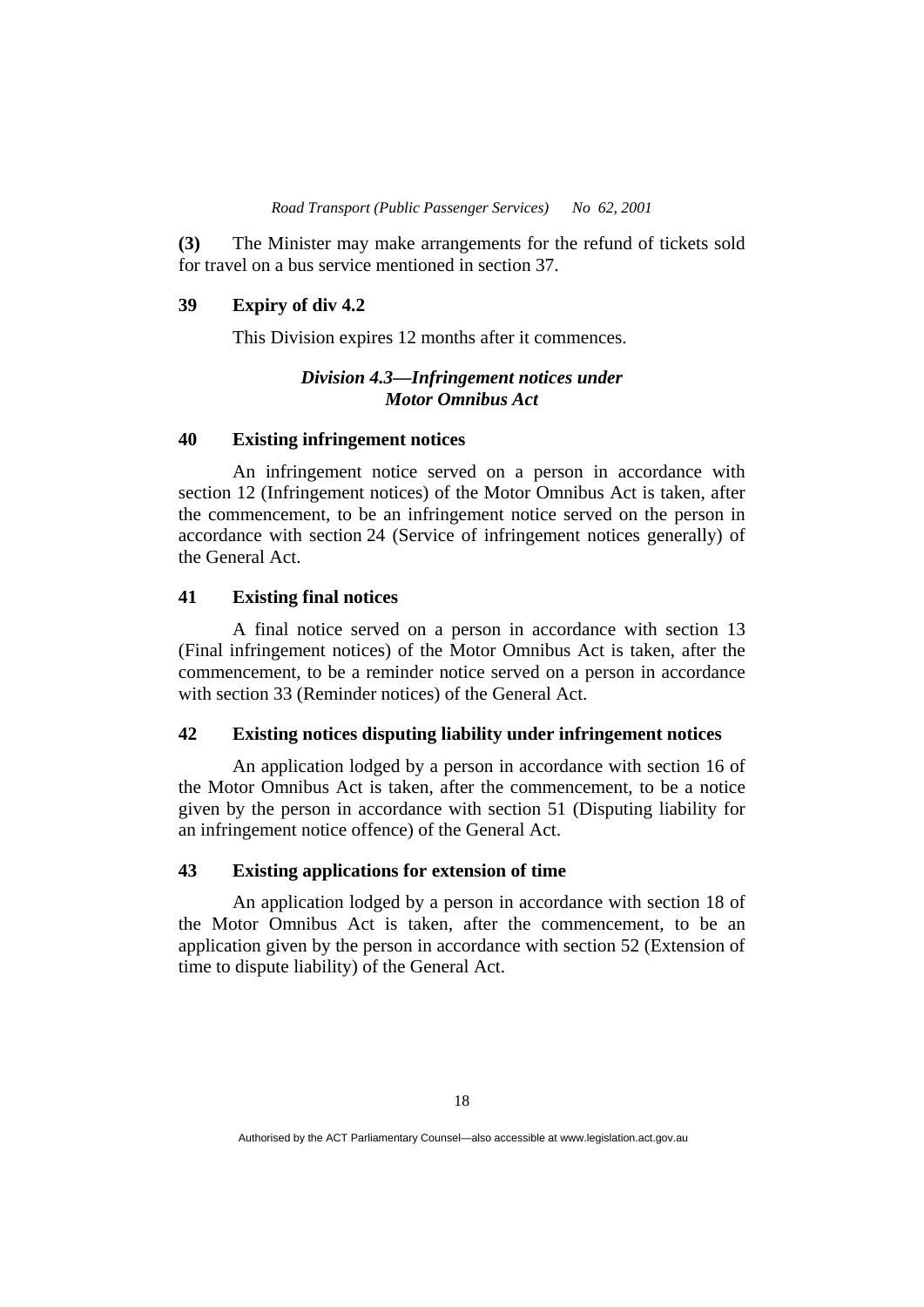### **44 Suspension of concession card in force under Motor Omnibus Act**

**(1)** The suspension of a concession card under section 4BB of the Motor Omnibus Act continues, after the commencement, in relation to the bus services mentioned in section 37 (Existing bus services operated under the Motor Omnibus Act), despite the repeal of the Act, until—

- (a) the amounts payable under the infringement notice are paid; or
- (b) the institution of a proceeding to prosecute the person for the offence.

**(2)** A person whose concession card was suspended under section 4BB of the Motor Omnibus Act is not entitled to apply for the issue of another concession card while the suspension is in force.

#### **45 Expiry of div 4.3**

This Division expires 6 months after it commences.

#### *Division 4.4—Bus operator's licences*

#### **46 Existing bus operator's licences**

**(1)** This section applies to a person who, immediately before the commencement, was the holder of—

- (a) a bus operator's licence (including a licence that is taken under section 271 of the General Act to be a bus operator's licence); or
- (b) if the person operates a bus service designed mainly to transport tourists—a bus service licence.

**(2)** The person is taken, after the commencement, to be accredited under the regulations to operate a tour and charter service.

**(3)** The accreditation the person is taken to hold under subsection (2) may be varied or ended by the road transport authority in accordance with the regulations.

**(4)** If the accreditation the person is taken to hold under subsection (2) has not been ended in accordance with the regulations, the accreditation expires 12 months after this section commences.

Authorised by the ACT Parliamentary Counsel—also accessible at www.legislation.act.gov.au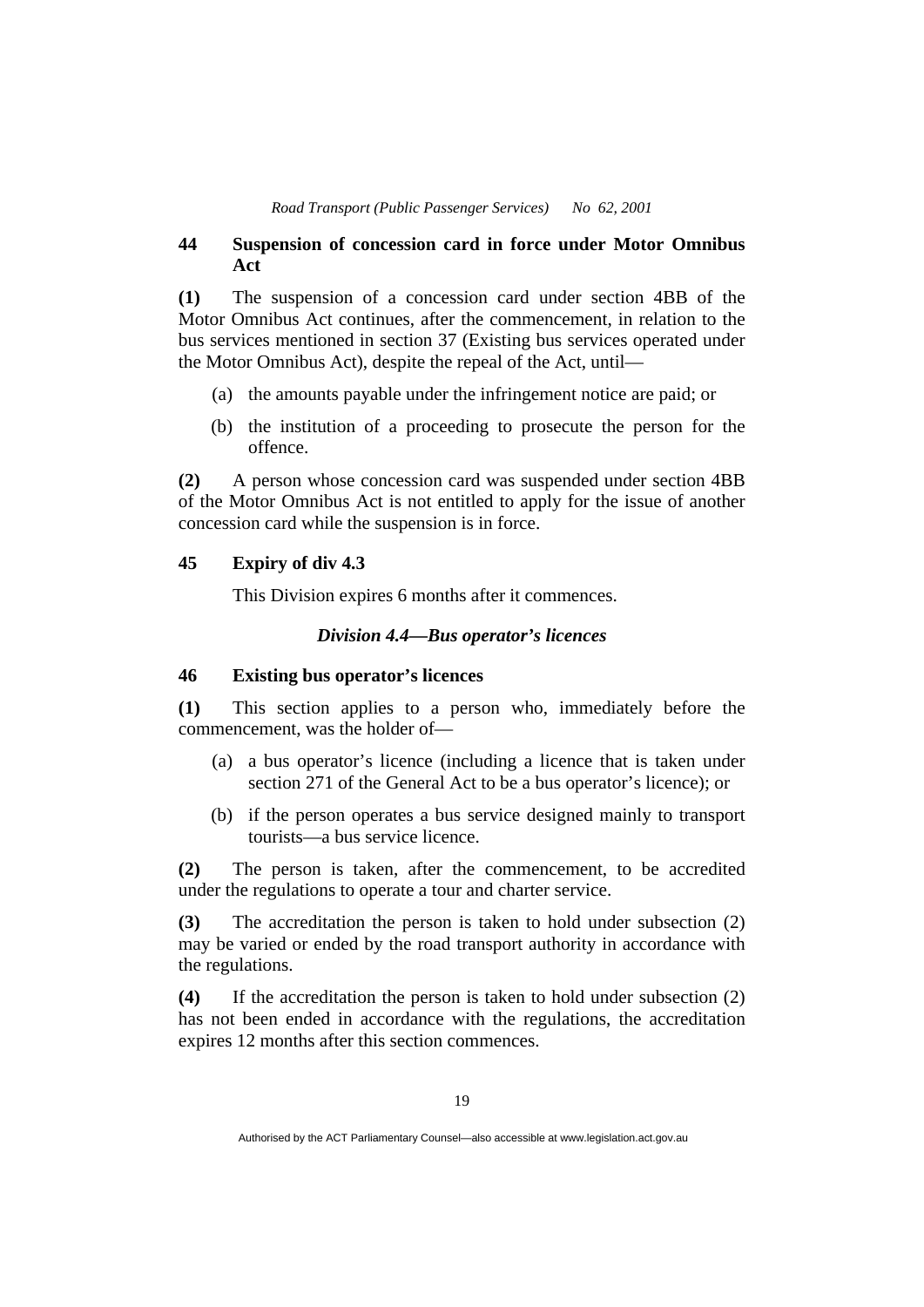# **47 Expiry of div 4.4**

This Division expires 12 months after it commences.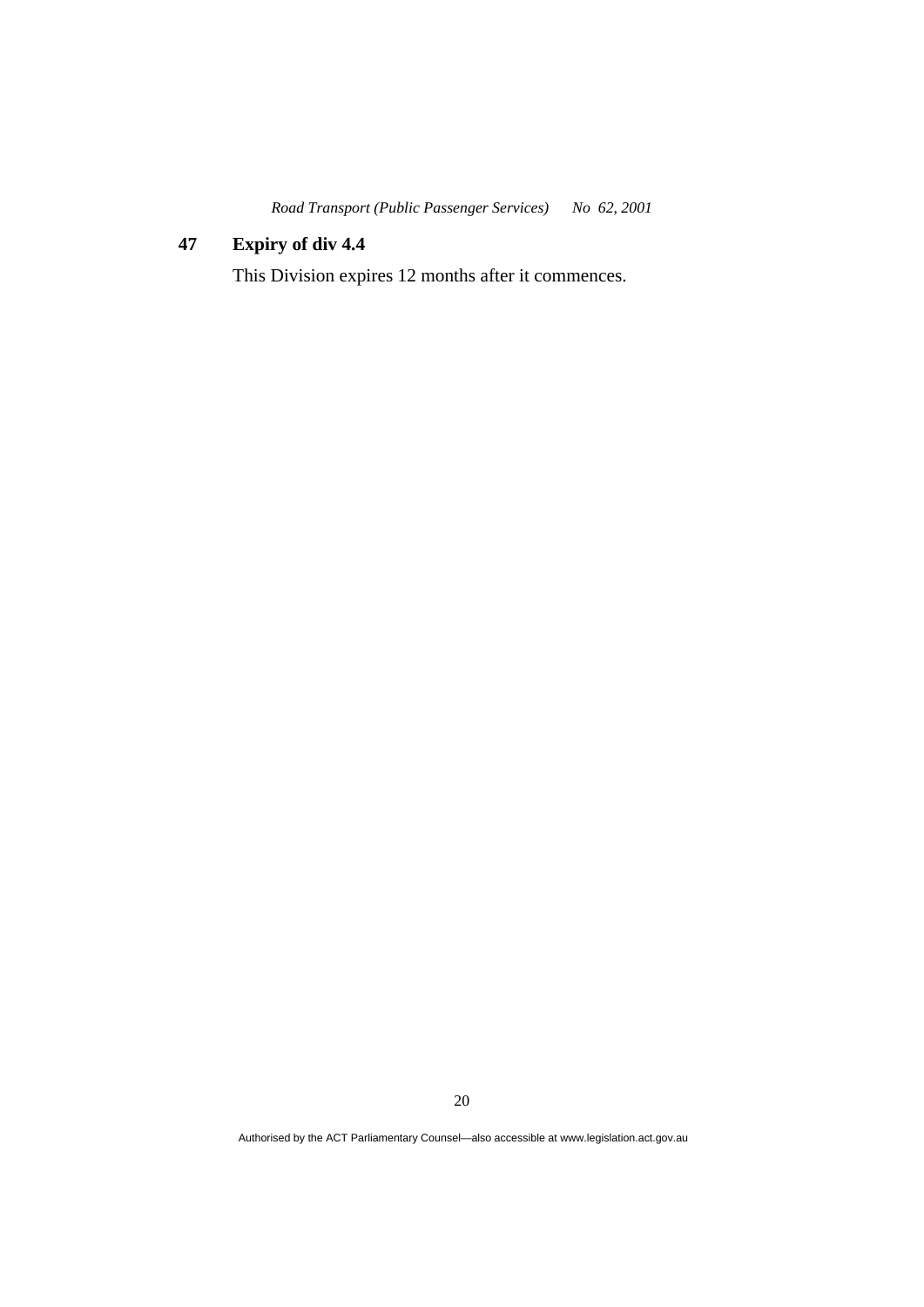#### *Division 4.5—Bus service licences*

#### **48 Existing bus service licences**

**(1)** This section applies to a person (other than a person who operates a bus service designed mainly to transport tourists) who, immediately before the commencement, was the holder of a bus service licence (including a licence that is taken under section 274 of the General Act to be a bus service licence).

**(2)** The person is taken, after the commencement—

- (a) to be accredited under the regulations to operate a regular route service; and
- (b) to hold a service contract for the operation of the service as a regular route service.

**(3)** If the bus service licence held by the person was issued subject to conditions, the accreditation the person is taken to hold under paragraph (2) (a) is taken to be subject to the conditions.

**(4)** The accreditation the person is taken to hold under paragraph (2) (a) may be varied or ended by the road transport authority in accordance with the regulations.

**(5)** If the accreditation the person is taken to hold under paragraph (2) (a) has not been ended in accordance with the regulations, the accreditation expires 12 months after this section commences.

**(6)** The contract the person is taken to hold under paragraph (2) (b) may be varied or ended by agreement between the road transport authority and the person.

**(7)** If the contract the person is taken to hold under paragraph (2) (b) has not been ended in accordance with subsection (6), the contract expires 12 months after this section commences.

#### **49 Expiry of div 4.5**

This Division expires 12 months after it commences.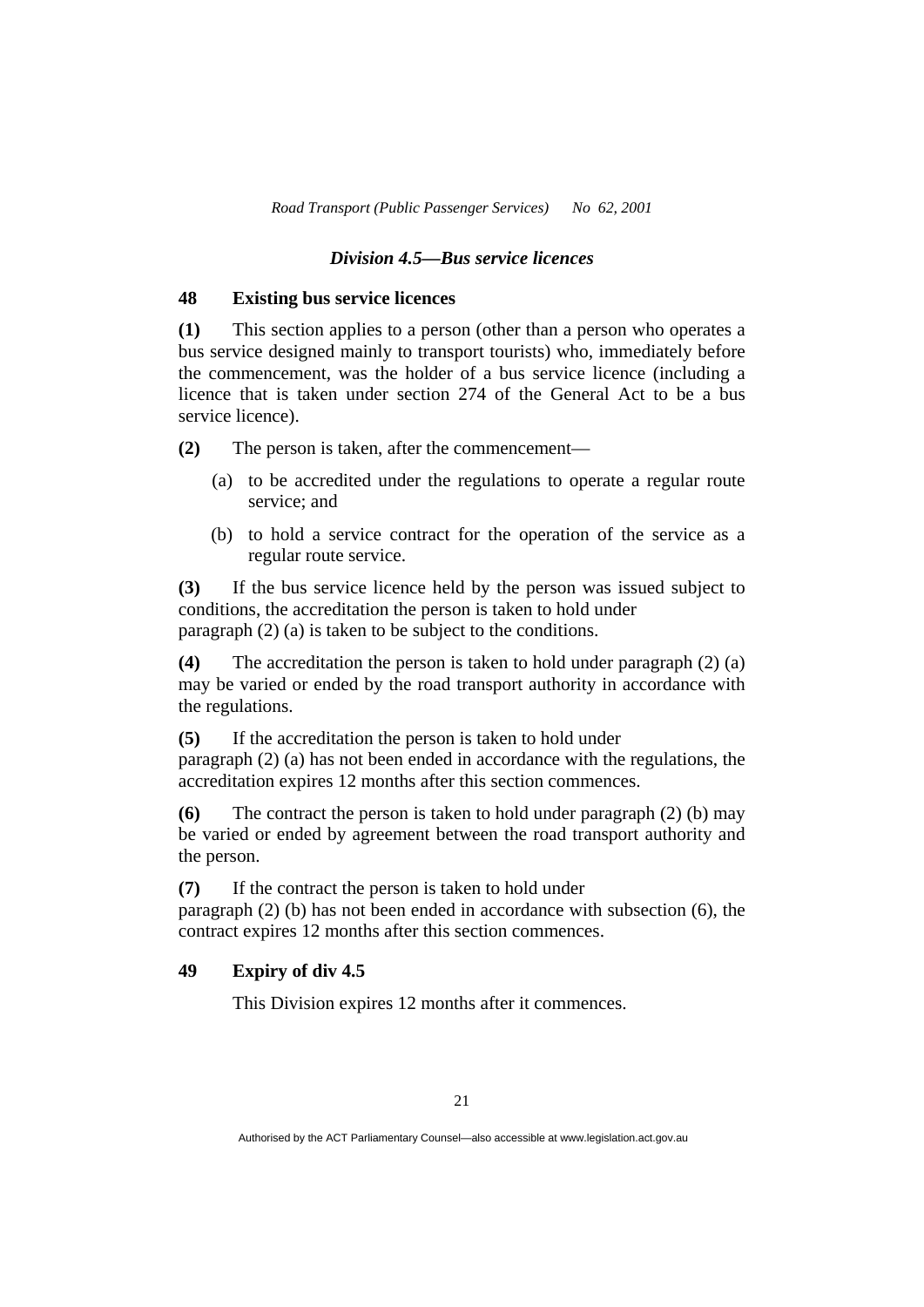#### *Division 4.6—Small buses*

#### **50 Existing small buses**

**(1)** This section applies to a person who, immediately before the commencement, operated a registered vehicle built mainly to carry people that seated up to 9 adults (including the driver) and had a distinguishing registration number with the letters 'MO' followed by 1 to 3 numerals.

**(2)** The person is taken, after the commencement, to be accredited under the regulations to operate a tour and charter service.

**(3)** The accreditation the person is taken to hold under subsection (2) may be varied or ended by the road transport authority in accordance with the regulations.

**(4)** If the accreditation the person is taken to hold under subsection (2) has not been ended in accordance with the regulations, the accreditation expires 18 months after it commences.

## **51 Expiry of div 4.6**

This Division expires 18 months after it commences.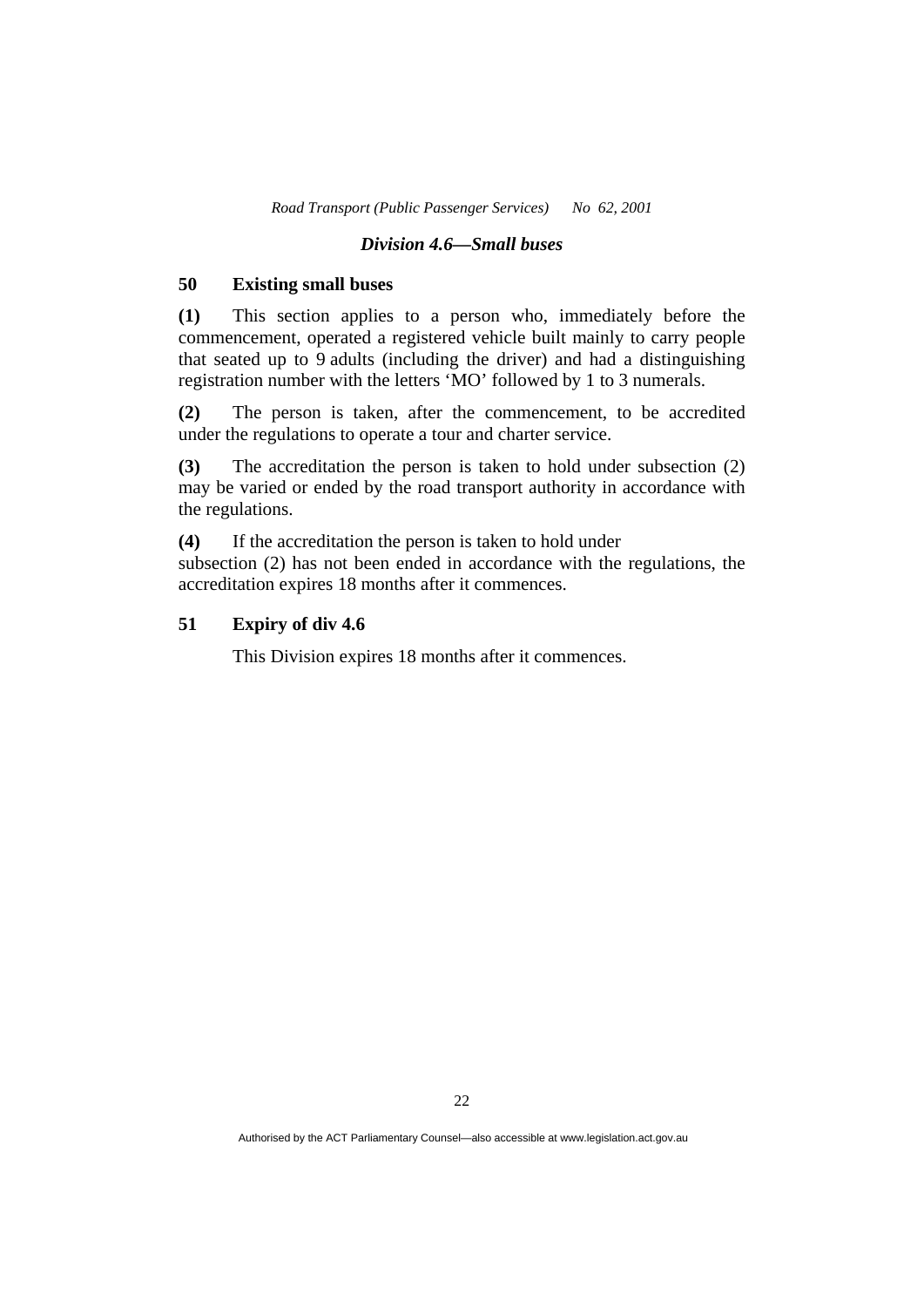# **Part 5 Repeals and consequential amendments**

# **52 Repeals**

- (1) The *Motor Omnibus Services Act 1955* is repealed.
- (2) The following subordinate laws are repealed:
	- (a) the *Motor Omnibus Services Regulations* SL 1955 No 14;
	- (b) the *Road Transport (Bus Services) Regulations 2000* SL 2000 No 9.
- (3) If this section commences before the commencement of the *Legislation Act 2001*, section 18 (ACT legislation register), the *Road Transport Legislation Amendment Act 2001* is repealed.

# **53 Schedule 1**

Schedule 1 amends the Acts and subordinate laws mentioned in that schedule.

# **54 Expiry of pt 5 and schedule 1**

This part and schedule 1 expire on 31 December 2001.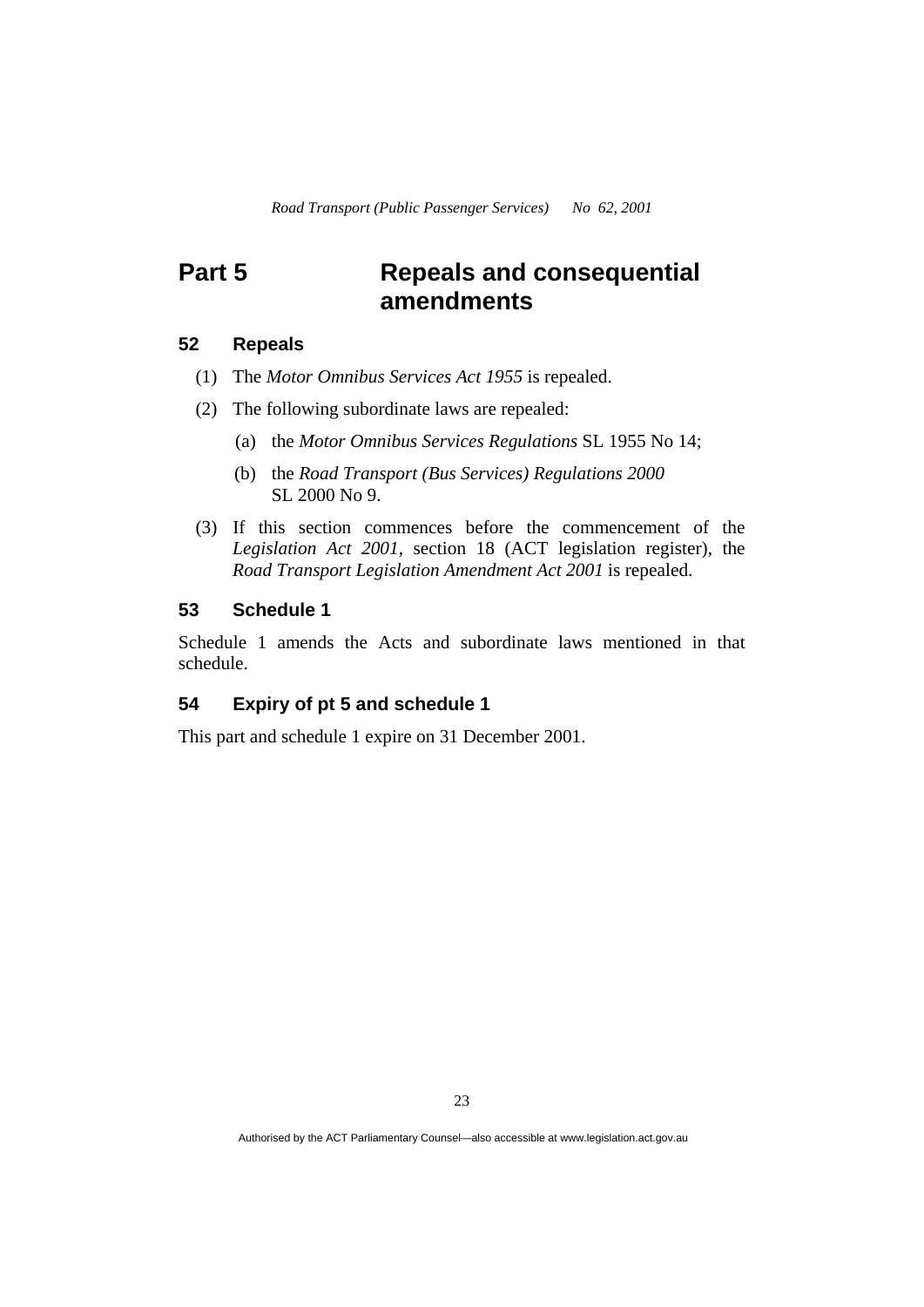# **Schedule 1 Consequential amendments**

(see s 52)

# **Part 1.1 Magistrates Court Act 1930**

**[1.1] Section 116AA (2), definition of** *road transport legislation***, paragraphs (d) to (g)** 

*renumber as paragraphs (e) to (h)* 

# **[1.2] Section 116AA (2), definition of** *road transport legislation***, new paragraph (d)**

*insert* 

(d) the *Road Transport (Public Passenger Services) Act 2001*;

# **[1.3] Section 116AA (2), definition of** *road transport legislation***, paragraph (g)**

*omit* 

(f)

*substitute* 

(g)

# **Part 1.2 Road Transport (Alcohol and Drugs) Act 1977**

# **[1.4] Part 1, note**

*after* 

the *Road Transport (General) Act 1999,*

*insert* 

the *Road Transport (Public Passenger Services) Act 2001*,

# **[1.5] Section 4B (1) (f) (iv)**

*substitute*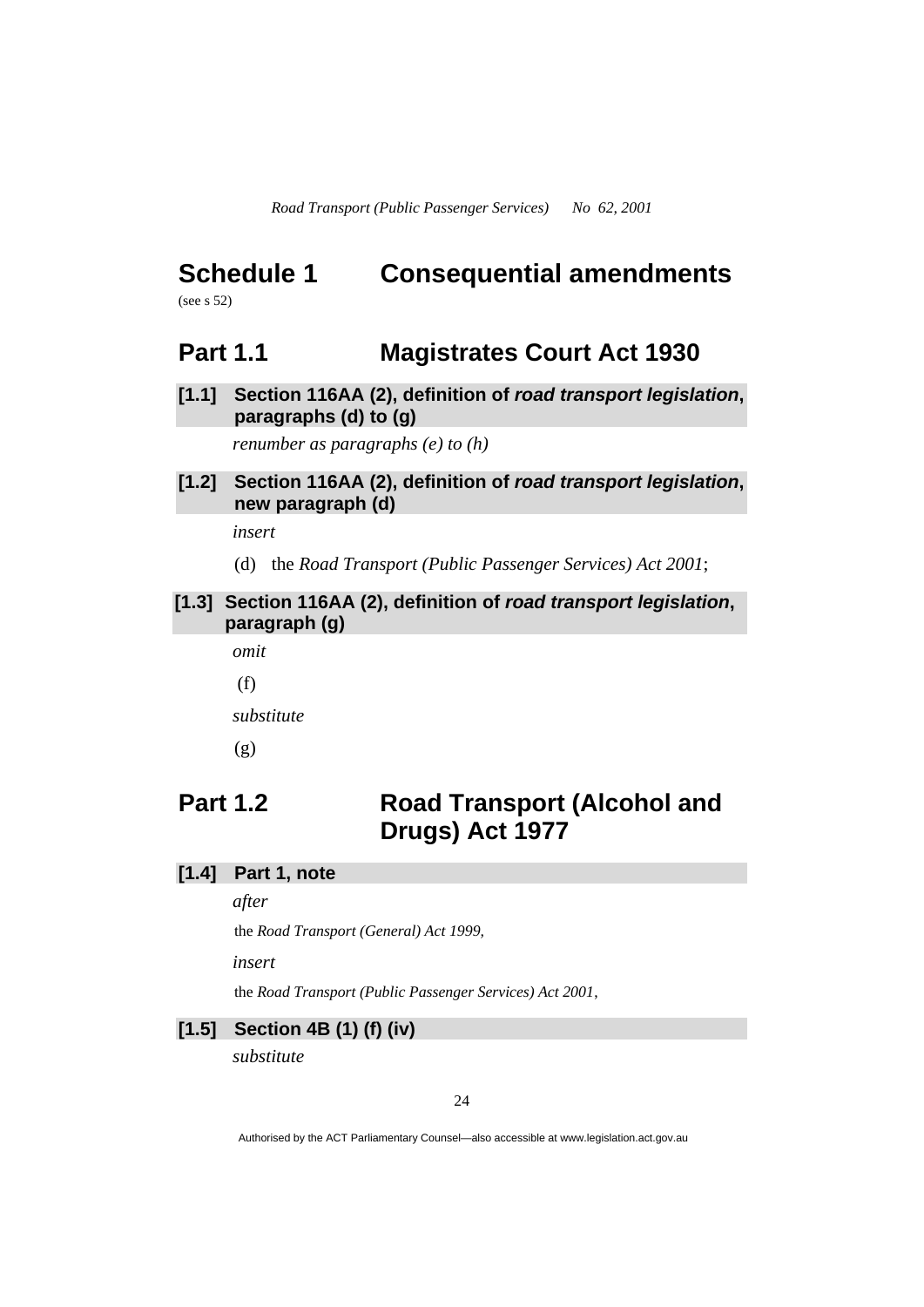(iv) a public vehicle within the meaning of the *Road Transport (General) Act 1999*, section 158;

# **Part 1.3 Road Transport (Dimensions and Mass) Act 1990**

# **[1.6] Part 1, note**

*after* 

the *Road Transport (General) Act 1999*,

*insert* 

the *Road Transport (Public Passenger Services) Act 2001*,

# **Part 1.4 Road Transport (Driver Licensing) Act 1999**

#### **[1.7] Part 1, note**

*after* 

the *Road Transport (General) Act 1999*,

*insert* 

the *Road Transport (Public Passenger Services) Act 2001*,

### **[1.8] Section 4, note 1**

*omit all the words after* 

For example,

*substitute* 

the signpost definition '*public vehicle*—see the *Road Transport (General) Act 1999*, section 158.' means the expression 'public vehicle' is defined in section 158 of that Act and the definition applies to this Act

### **[1.9] Dictionary, definition** *public vehicle*

*substitute* 

 *public vehicle*—see the *Road Transport (General) Act 1999*, section 158.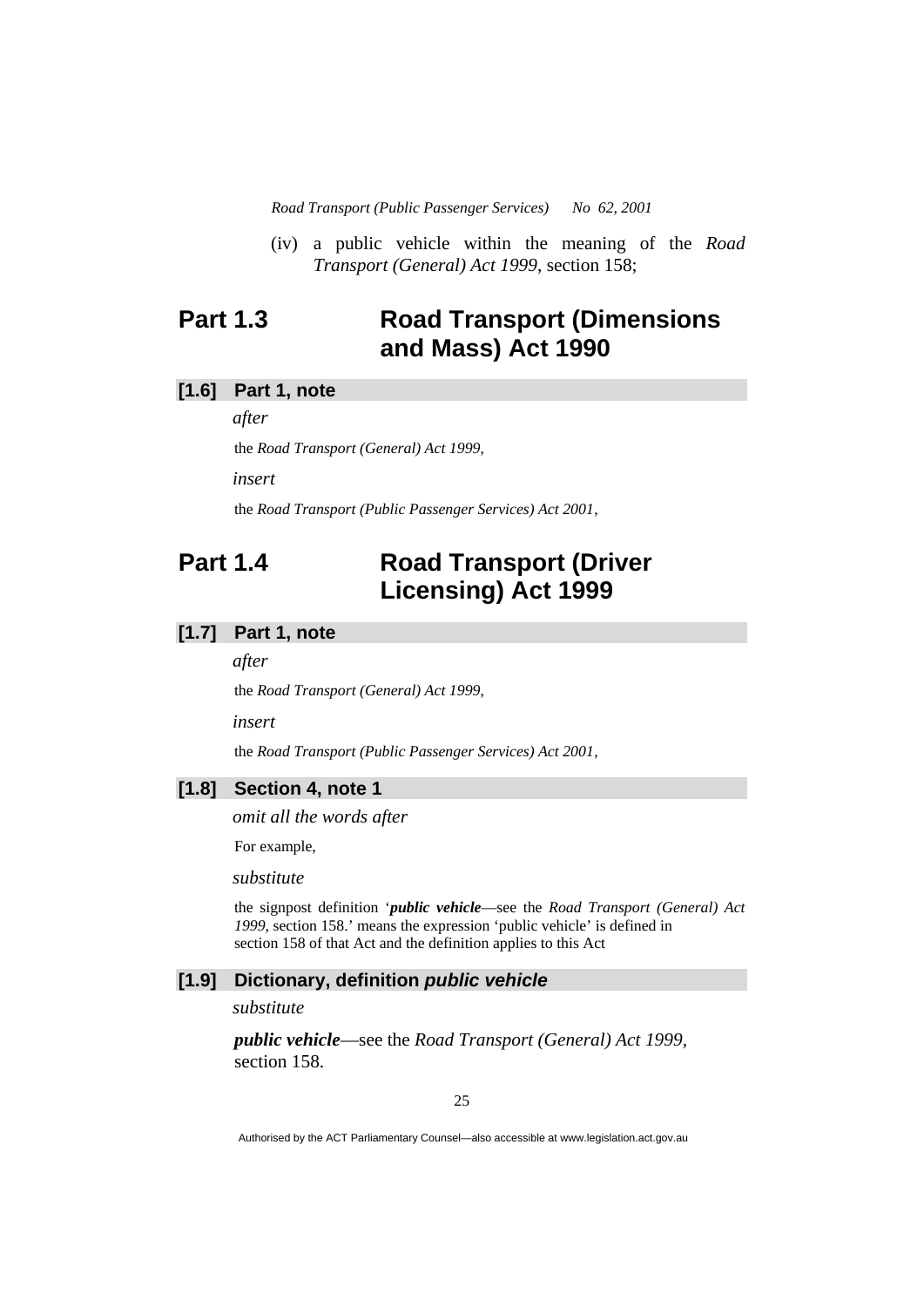# **Part 1.5 Road Transport (General) Act 1999**

# **[1.10] Part 1, note**

*after* 

the *Road Transport (Driver Licensing) Act 1999*,

*insert* 

the *Road Transport (Public Passenger Services) Act 2001*,

# **[1.11] Section 6**

*insert* 

(da) the *Road Transport (Public Passenger Services) Act 2001*;

# **[1.12] Section 6**

*renumber paragraphs when Act next republished under Legislation Act 2001* 

#### **[1.13] Section 100, definition of** *private hire car*

*omit* 

bus

*substitute* 

public bus

#### **[1.14] Section 100, definition of** *public vehicle*

*omit* 

bus,

#### **[1.15] Section 100, definition of** *restricted hire vehicle*

*omit* 

bus

*substitute* 

public bus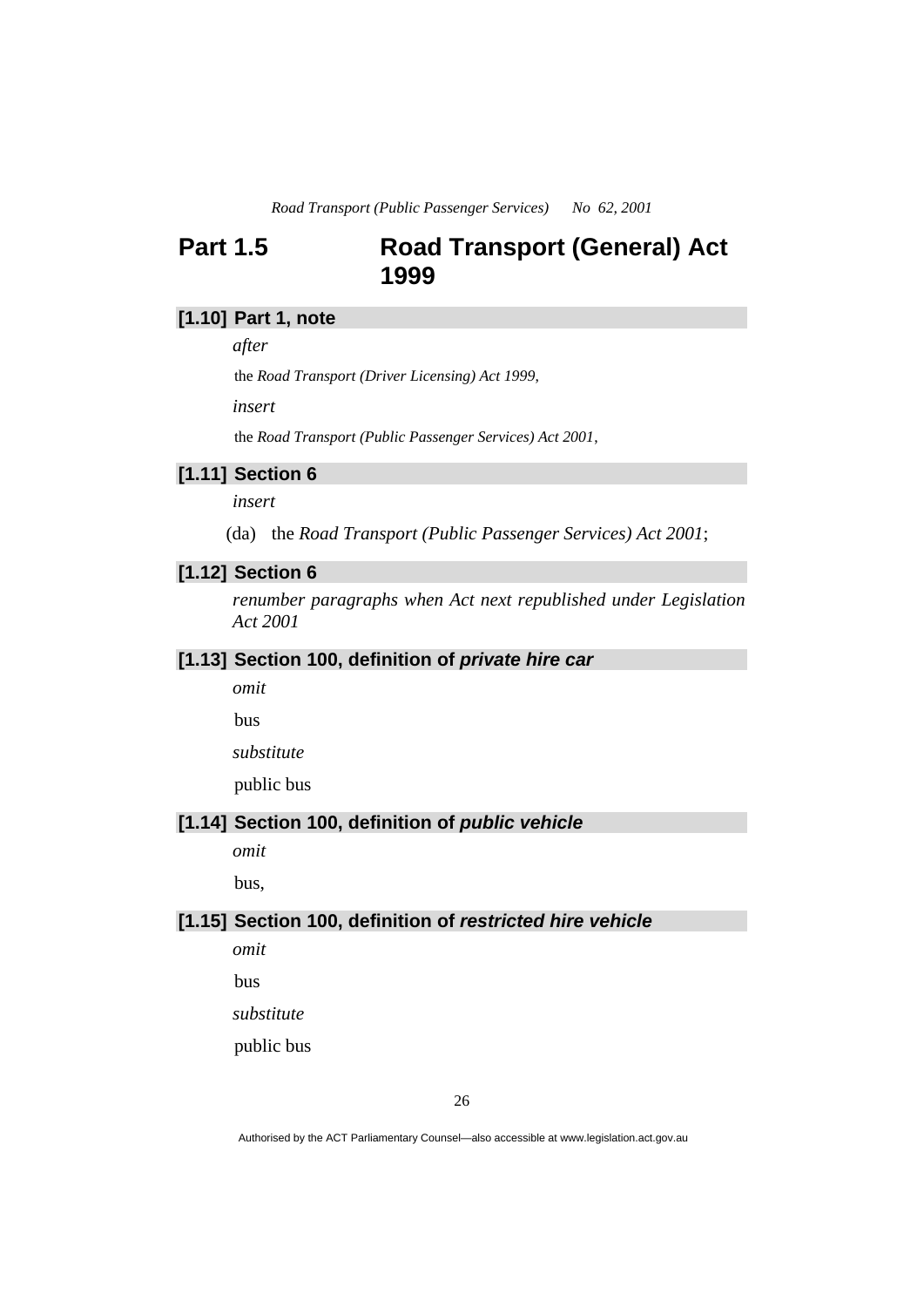#### **[1.16] Section 100, definition of** *taxi*

*omit* 

bus

*substitute* 

public bus

# **[1.17] Section 100, definitions of** *bus***,** *bus operator's licence***,**  *bus service licence***,** *visiting bus* **and** *visiting bus operator's licence*

*omit* 

#### **[1.18] Divisions 9.6 to 9.8**

*omit* 

# **[1.19] Section 155**

*omit* 

A person

*substitute* 

(1) A person

# **[1.20] Section 155**

*insert* 

(2) This section does not apply to a public bus.

# **[1.21] Section 156**

*omit* 

, bus operator's licence

# **[1.22] Section 158**

*insert* 

*public vehicle* means a private hire car, public bus, restricted hire vehicle, restricted taxi or taxi.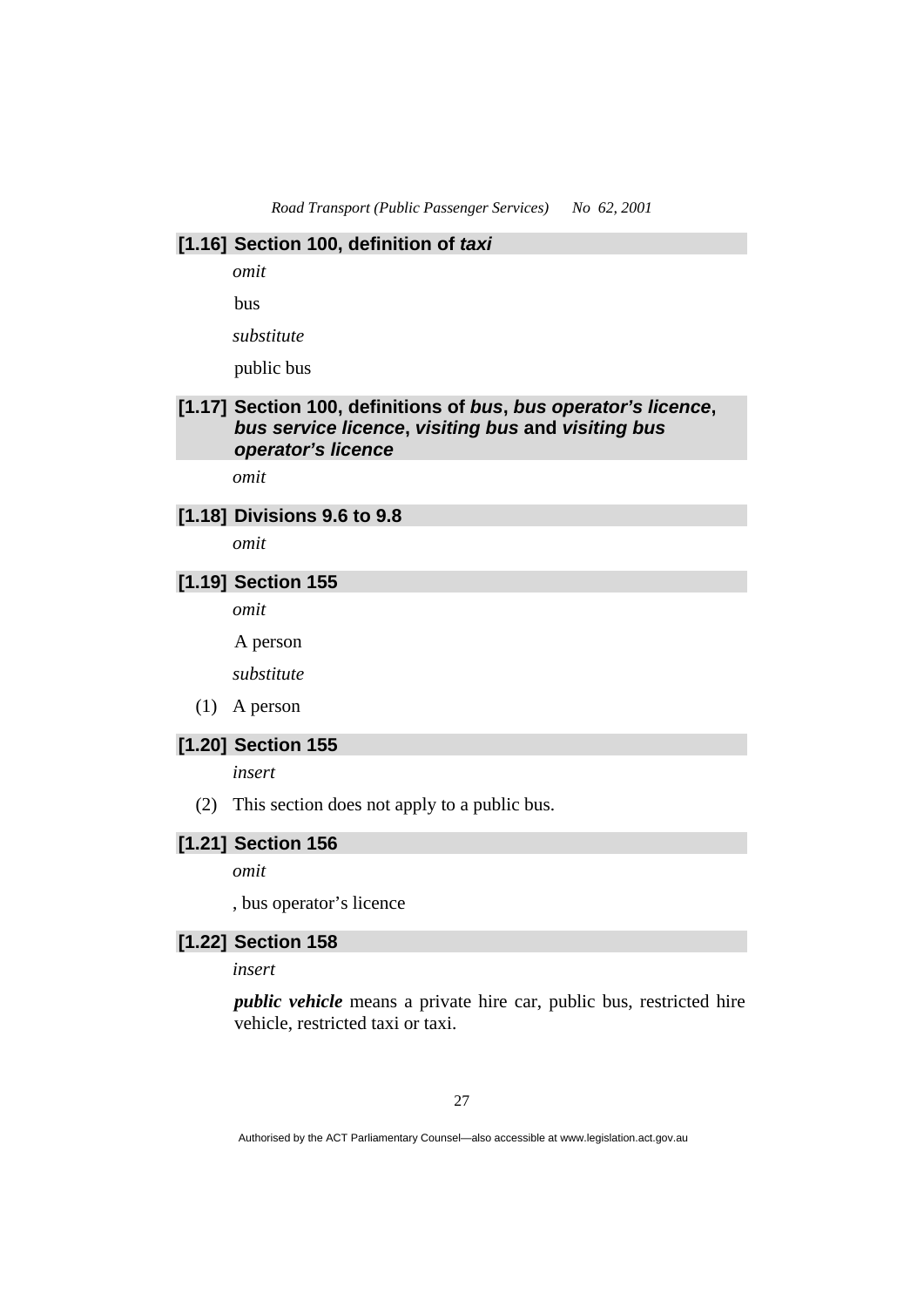# **[1.23] Dictionary, definitions of** *bus***,** *bus operator's licence***,** *bus service licence***,** *visiting bus* **and** *visiting bus operator's licence*

*omit* 

#### **[1.24] Dictionary, definition of** *public vehicle*

*substitute* 

*public vehicle*—

- (a) for part 9 (Public vehicles)—see section 100; and
- (b) for part 10 (Compulsory vehicle insurance)—see section 158.

#### **[1.25] Dictionary, new definition of** *public bus*

*insert* 

*public bus*—see the *Road Transport (Public Passenger Services) Act 2001*, dictionary.

# **Part 1.6 Road Transport (Safety and Traffic Management) Act 1999**

# **[1.26] Part 1, note**

*after* 

the *Road Transport (General) Act 1999*,

*insert* 

the *Road Transport (Public Passenger Services) Act 2001*,

# **Part 1.7 Road Transport (Vehicle Registration) Act 1999**

## **[1.27] Part 1, note**

*after* 

the *Road Transport (General) Act 1999*,

*insert*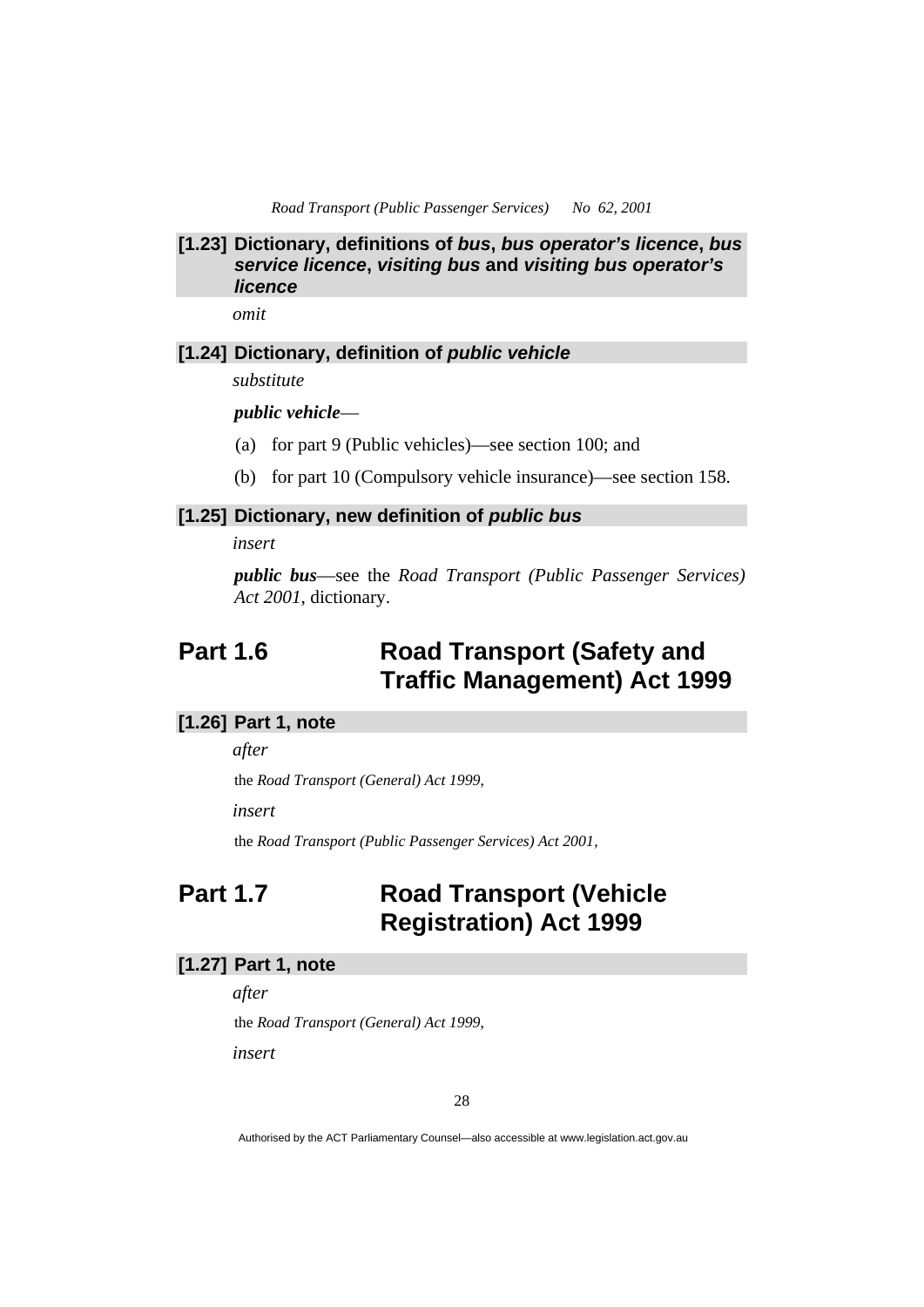the *Road Transport (Public Passenger Services) Act 2001*,

# **Part 1.8 Victims of Crime (Financial Assistance) Act 1983**

# **[1.28] Section 66 (3), definition of** *infringement notice***, paragraph (d)**

*omit* 

, the *Motor Omnibus Services Act 1955*

# **Part 1.9 Dangerous Goods Regulations 1978**

# **[1.29] Regulation 14 (8) (b) (vii) to (ix)**

*renumber as paragraphs 14 (8) (b) (viii) to (x)* 

# **[1.30] Regulation 14 (8), new paragraph (b) (vii)**

*insert* 

 (vii) the *Road Transport (Public Passenger Services) Act 2001*; or

# **[1.31] Regulation 14 (8) (b) (ix)**

*omit* 

(viii)

*substitute* 

 $(ix)$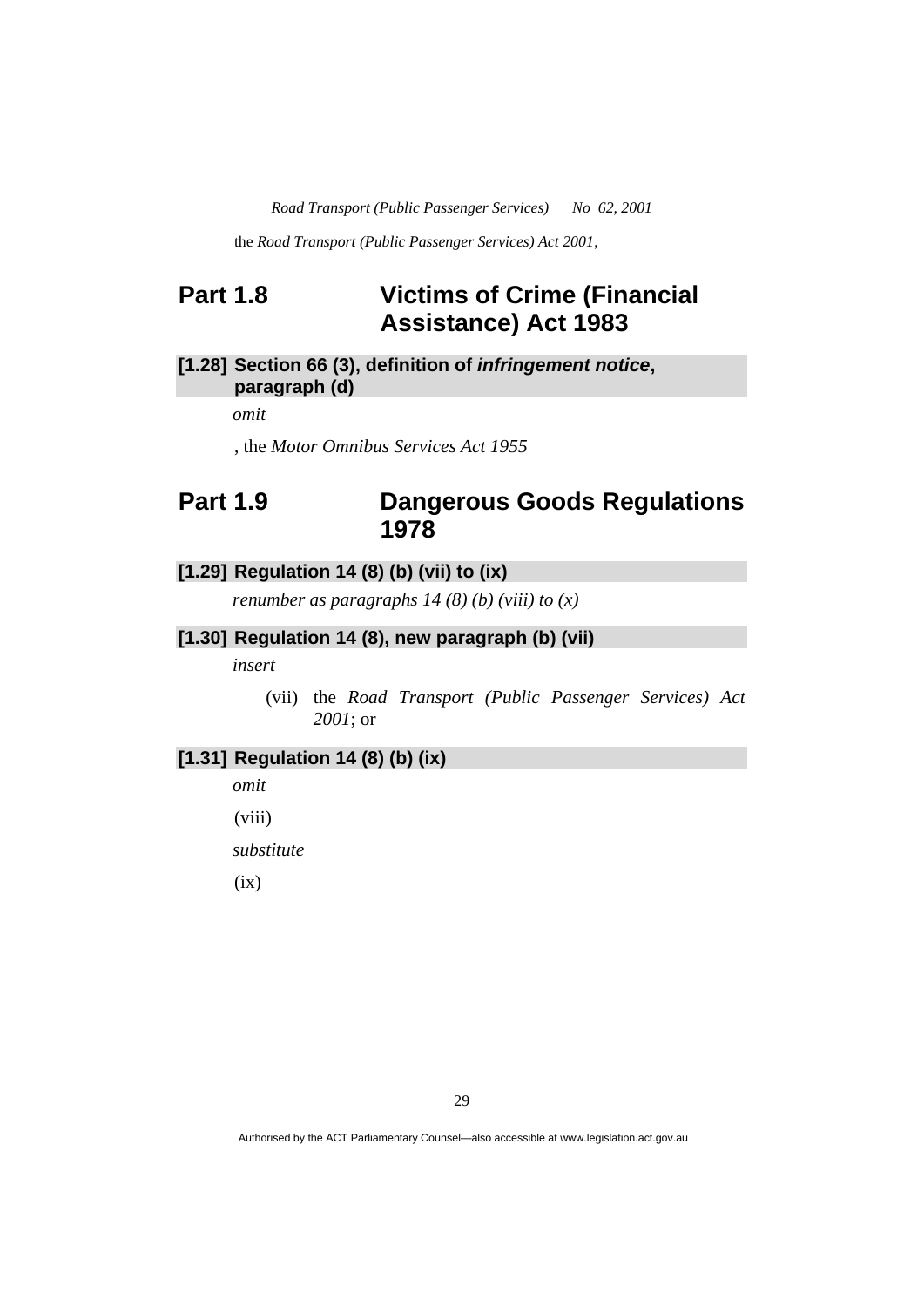# **Part 1.10 Road Transport (Driver Licensing) Regulations 2000**

# **[1.32] Dictionary, definitions of** *public bus* **and** *public vehicle*

*substitute* 

*public bus*—see the *Road Transport (Public Passenger Services) Act 2001*, dictionary.

*public vehicle*—see the *Road Transport (General) Act 1999*, section 158.

# **[1.33] Dictionary, definition of** *public vehicle regulations***, paragraphs (a) and (b)**

*substitute* 

- (a) the *Road Transport (Hire Vehicle Services) Regulations 2000*;
- (b) the *Road Transport (Public Passenger Services) Regulations 2001*;

# **Part 1.11 Road Transport (General) Regulations 2000**

## **[1.34] Regulation 14 (1) (e) and (f)**

*after* 

a driving instructor's accreditation

*insert* 

or accreditation to operate a bus service

# **[1.35] Regulation 14 (3) (d)**

*omit* 

if the driving instructor surrenders the accreditation

*substitute* 

or accreditation to operate a bus service if the accreditation is surrendered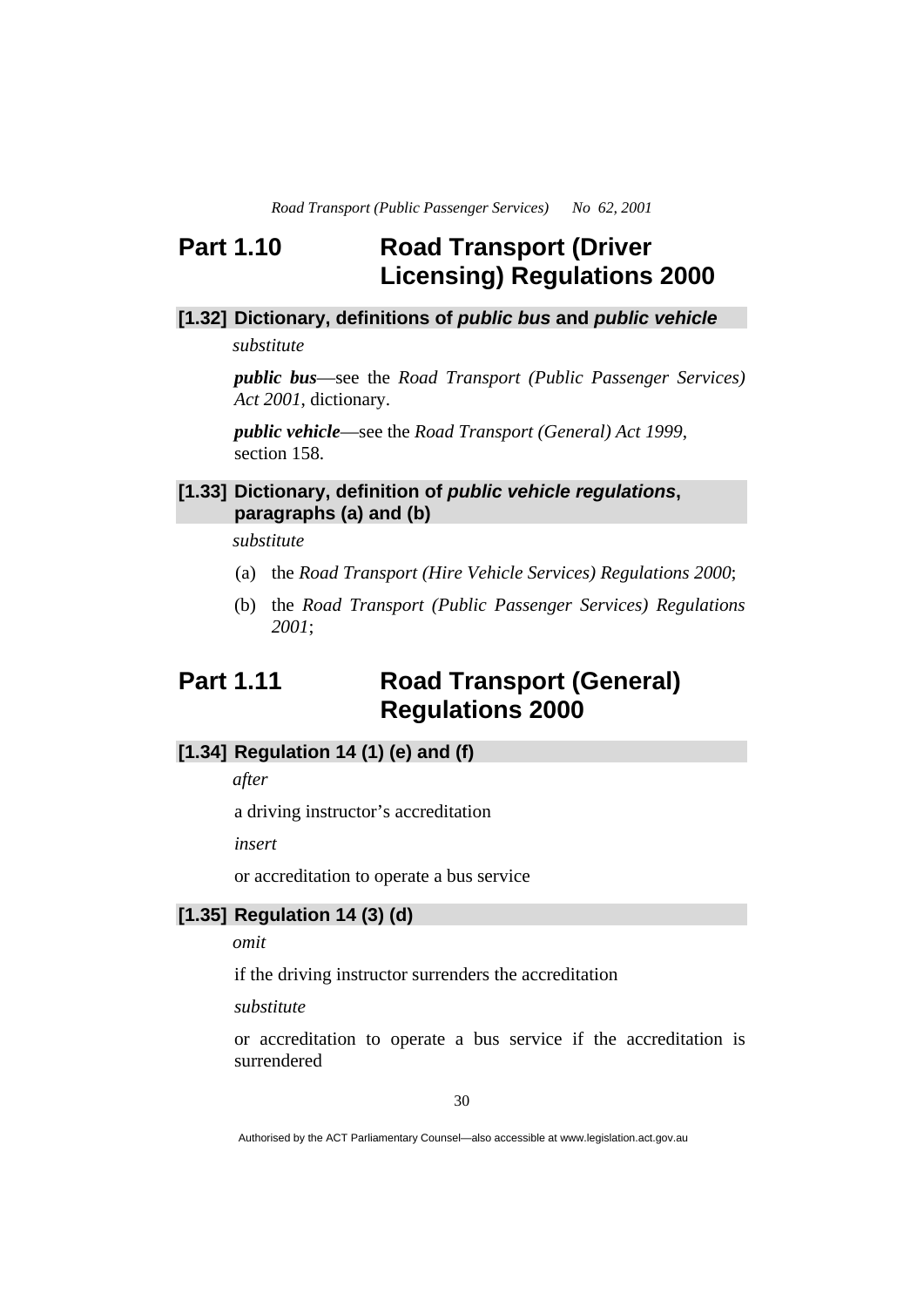### **[1.36] Regulation 16 (1) (b)**

*after* 

driving instructor's accreditation

*insert* 

or accreditation to operate a bus service

### **[1.37] Dictionary, new definition of** *bus service*

*insert* 

*bus service*—see the *Road Transport (Public Passenger Services) Act 2001*, dictionary.

# **Part 1.12 Road Transport (Safety and Traffic Management) Regulations 2000**

# **[1.38] Regulation 33 (1), definition of** *public bus*

*substitute* 

*public bus*—see the *Road Transport (Public Passenger Services) Act 2001*, dictionary.

# **[1.39] Regulation 57A (1) (b)**

*substitute* 

(b) is stopping for a regular route service.

# **[1.40] Regulation 57A (3) (c)**

*substitute* 

(c) is stopping for a regular route service.

# **[1.41] Regulation 57A (4)**

*insert* 

 *regular route service*—see the *Road Transport (Public Passenger Services) Act 2001*, section 9 (What is a *regular route service*?).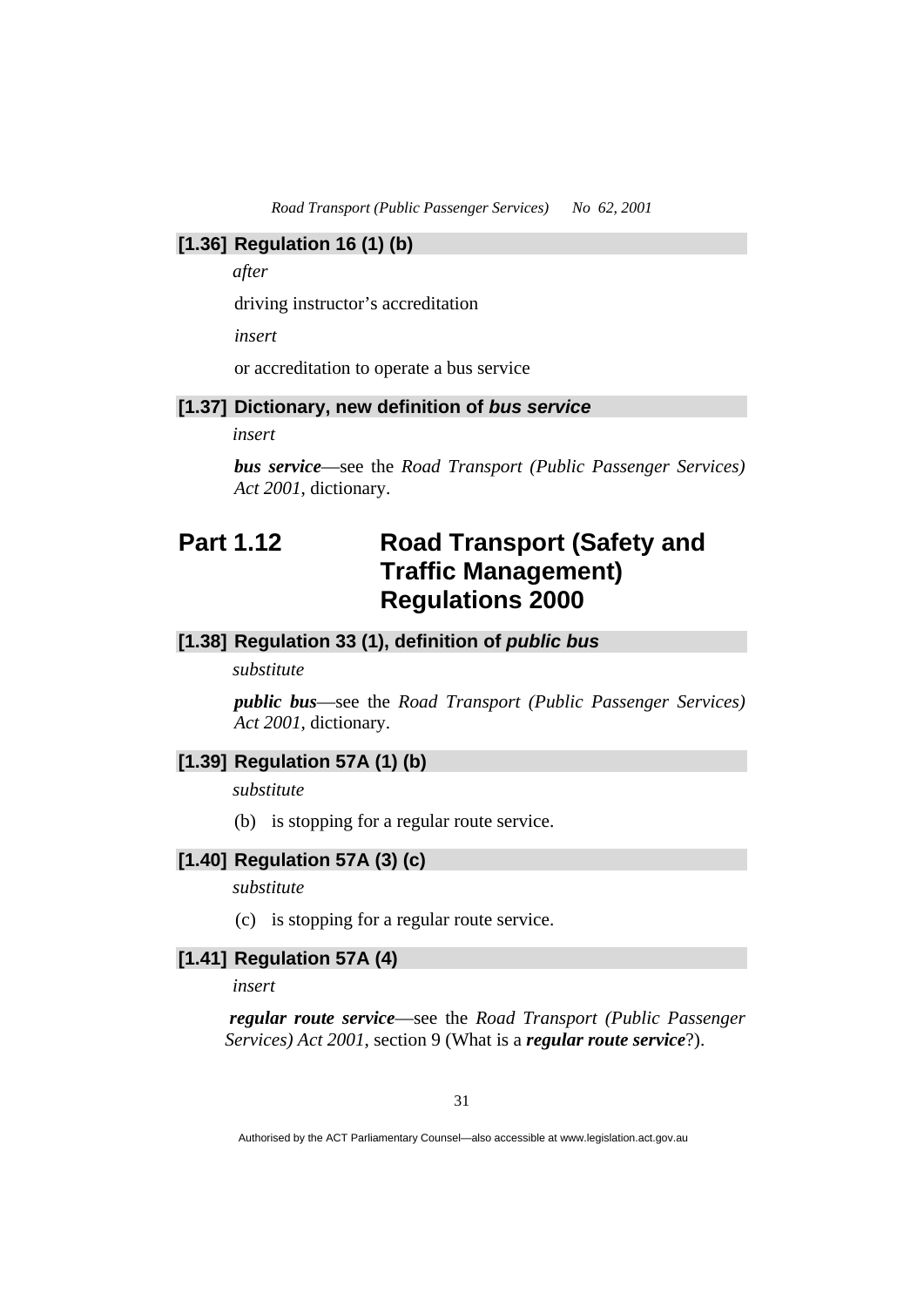# **[1.42] Dictionary, definition of** *public bus*

*substitute* 

*public bus*—see the *Road Transport (Public Passenger Services) Act 2001*, dictionary.

32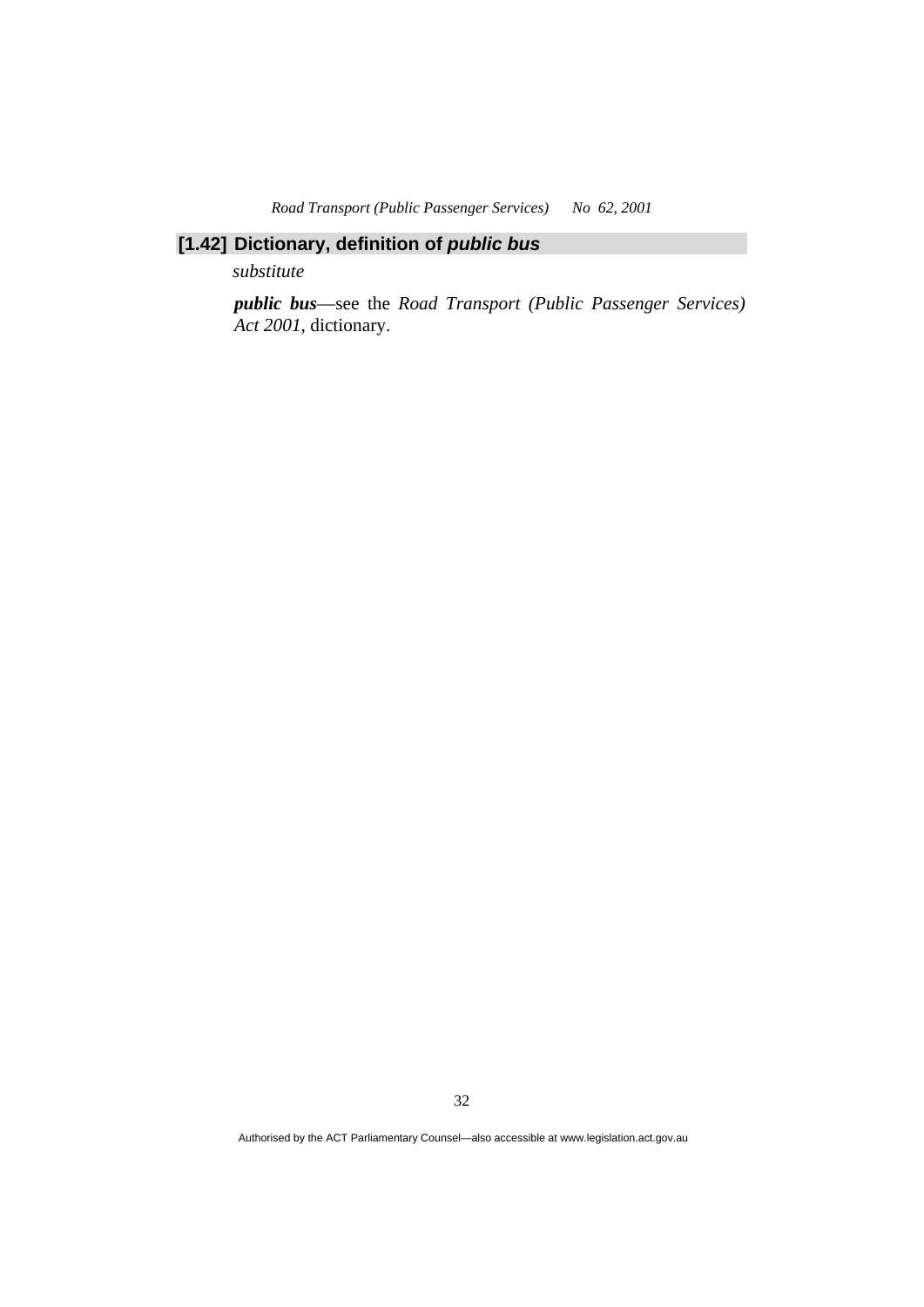## **DICTIONARY** (See s 4)

- *accredited*, in relation to a person, means accredited under the regulations to operate a bus service.
- *accredited bus operators register* means the register required to be kept under paragraph 6 (b) (Functions of road transport authority).

*another jurisdiction* means a jurisdiction other than the ACT.

*authority*—see *road transport authority*.

- *bus* means a motor vehicle built mainly to carry people that seats over 9 adults (including the driver).
- *bus service*—see section 11 (Meaning of *bus service*).
- *fare* means the amount payable by passengers for transport, or for the transport of passengers' luggage or other goods, on public passenger vehicles.

*function* includes power.

- *holder*, of a service contract, means the person who (apart from the road transport authority) is a party to the contract.
- *jurisdiction* means a State, the Commonwealth or an internal Territory, including the ACT.
- *long-distance service*—see section 14 (What is a *long-distance service*?)
- *motor vehicle* means a vehicle built to be propelled by a motor that forms part of the vehicle.
- *public bus* means a bus used to provide a bus service.
- *public passenger service*—see section 10 (What is a *public passenger service*?)
- *public passenger vehicle* means a bus.
- *regular route service*—see section 12 (What is a *regular route service*?).
- *road* means an area that is open to or used by the public and is developed for, or has as 1 of its main uses, the driving or riding of

Authorised by the ACT Parliamentary Counsel—also accessible at www.legislation.act.gov.au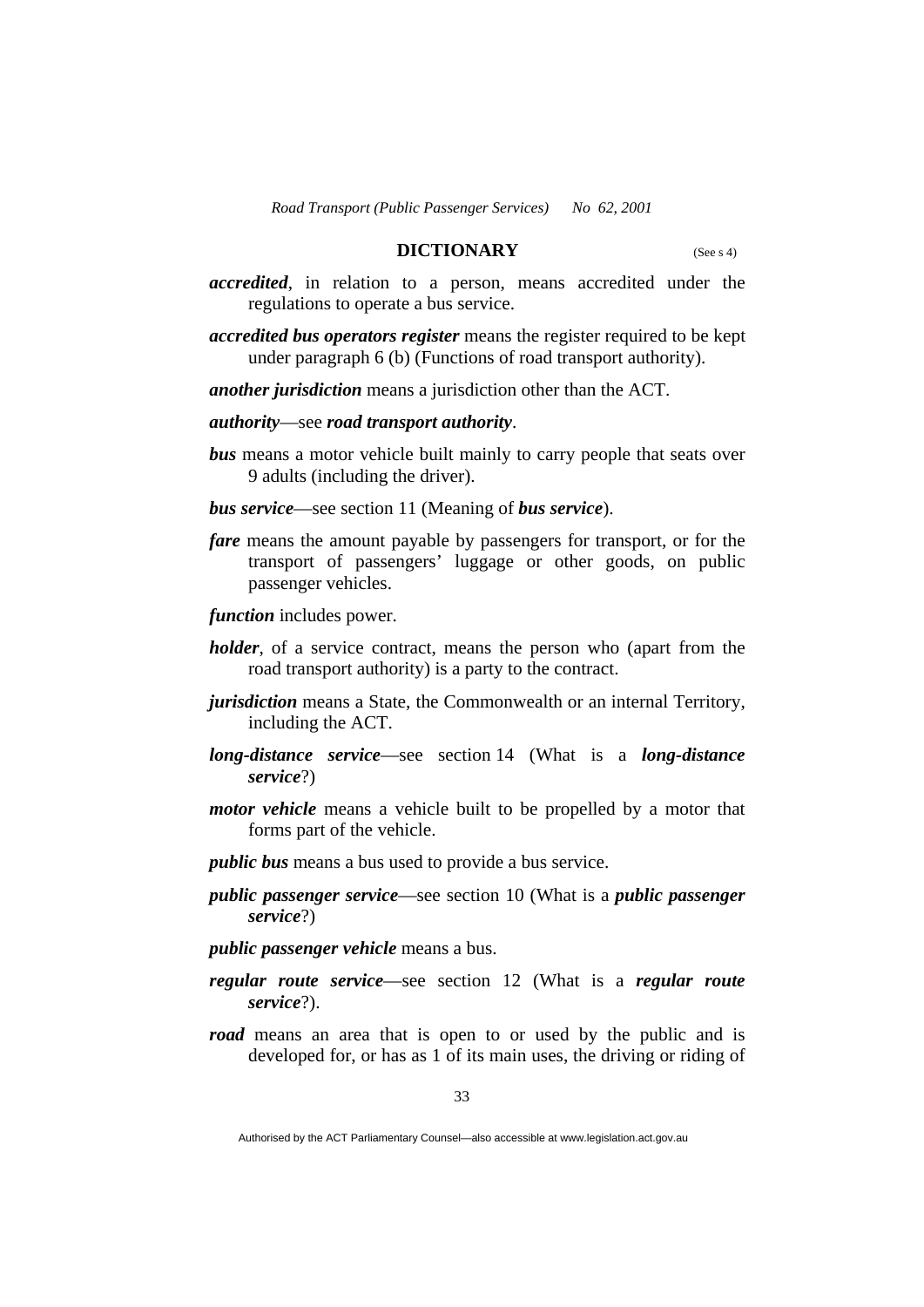#### **DICTIONARY**—continued

motor vehicles, but does not include an area that would otherwise be a road so far as an order under section 15 (Power to include or exclude areas in road transport legislation) of the *Road Transport (General) Act 1999* declares that this Act does not apply to the area.

# *road related area* means—

- (a) an area that divides a road; or
- (b) a footpath or nature strip adjacent to a road; or
- (c) an area that is open to the public and is designated for use by cyclists or animals; or
- (d) an area that is not a road and that is open to or used by the public for driving, riding or parking vehicles; or
- (e) a shoulder of a road; or
- (f) any other area that is open to or used by the public so far as an order under section 15 (Power to include or exclude areas in road transport legislation) of the *Road Transport (General) Act 1999* declares that this Act applies to the area;

 but does not include an area that would otherwise be a road related area so far as an order under that section declares that this Act does not apply to the area.

*road transport authority* (or *authority*) means the Australian Capital Territory Road Transport Authority.

*Note* The chief executive of the department responsible for the *Road Transport (General) Act 1999* is the road transport authority (see *Road Transport (General) Act 1999*, s 16).

*service contract*—see section 17 (Service contracts).

*tour and charter service*—see section 13 (What is a *tour and charter service*?)

*vehicle* means—

Authorised by the ACT Parliamentary Counsel—also accessible at www.legislation.act.gov.au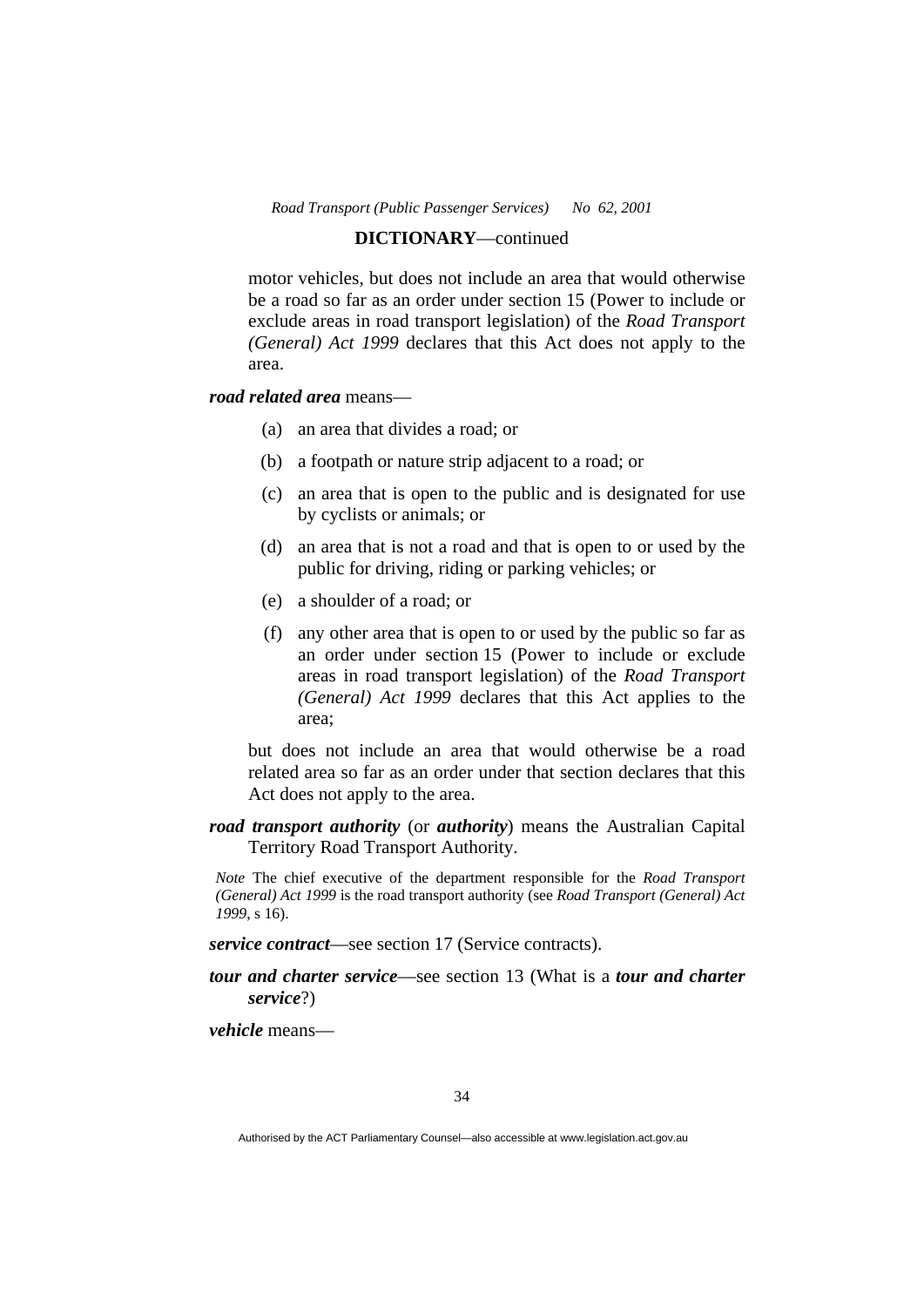# **DICTIONARY**—continued

- (a) any description of vehicle on wheels, other than a vehicle used on railways or tramways; or
- (b) any other vehicle prescribed under the regulations;

and includes anything else that, under the regulations, is to be treated as a vehicle.